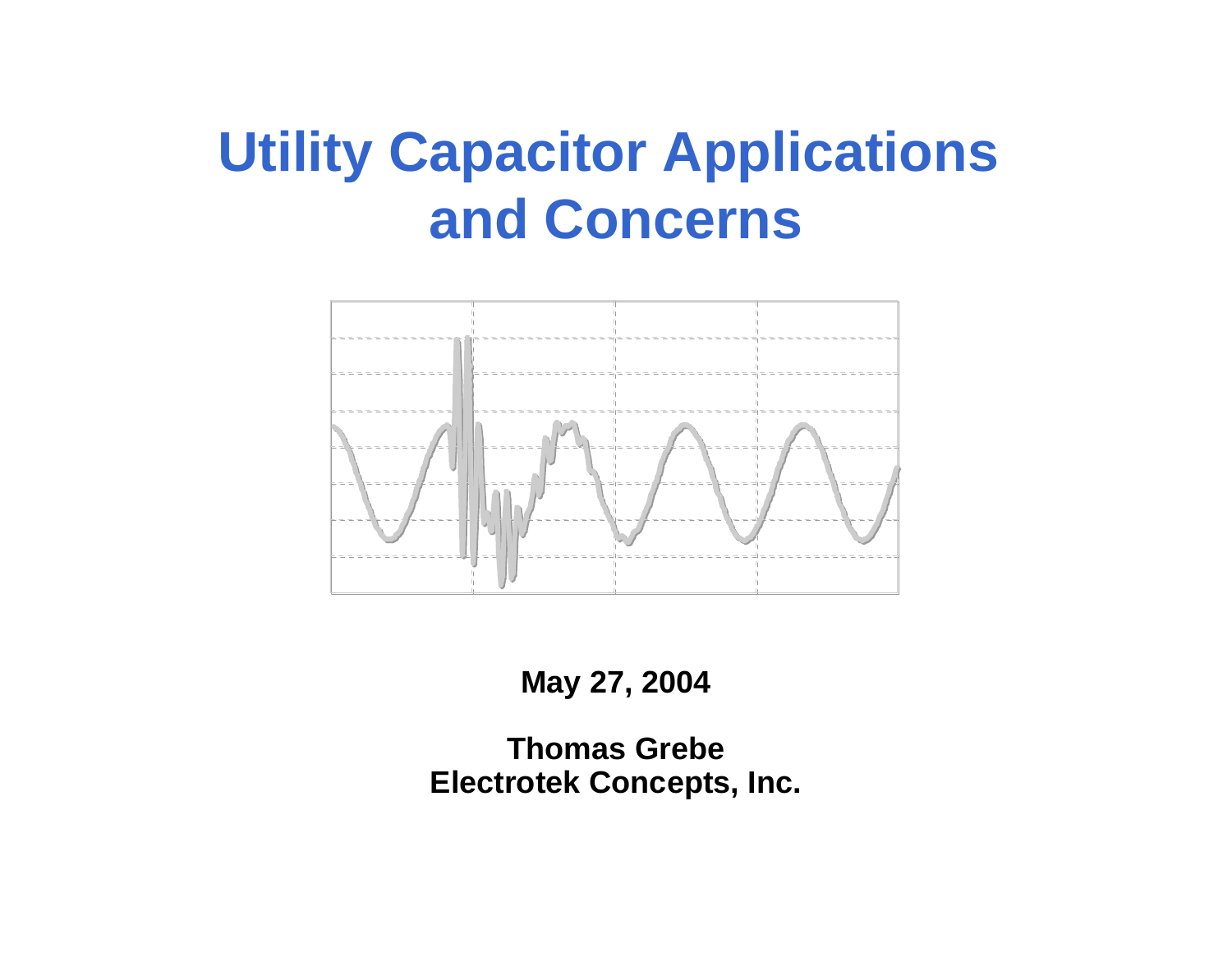# **Introduction**

- **Introduction to the Utility Capacitor Applications and Concerns Presentation:**
	- **Purpose and Benefits of Applying Power System Capacitors**
	- **Capacitor Bank Design**
	- **Capacitor Bank Protection**
	- **Harmonic Resonance and Distortion**
	- **Transient Disturbances**
	- **Impact of Capacitors on Power Quality**

**Based on seminar: http://www.electrotek.com/seminars/capswitc.htm**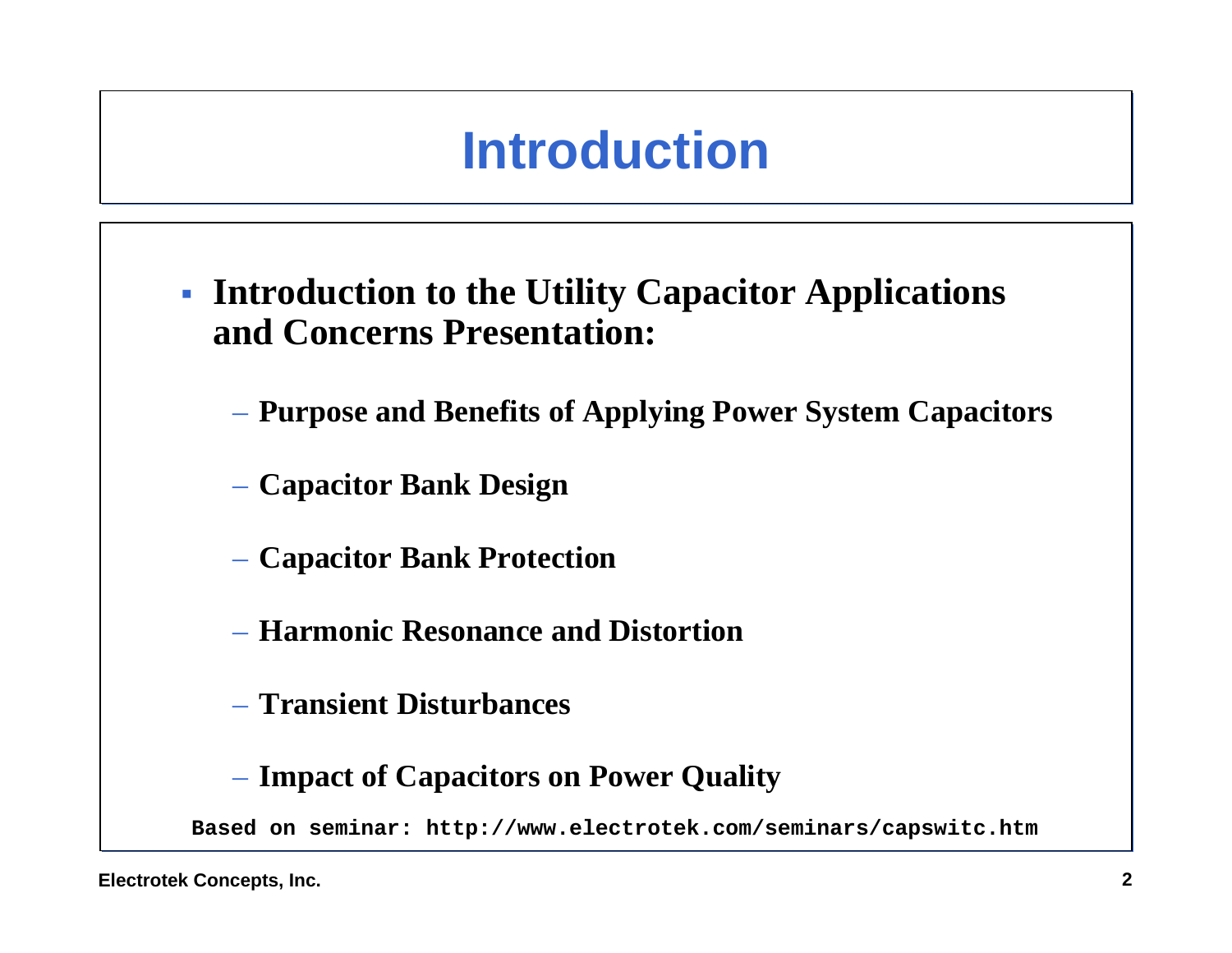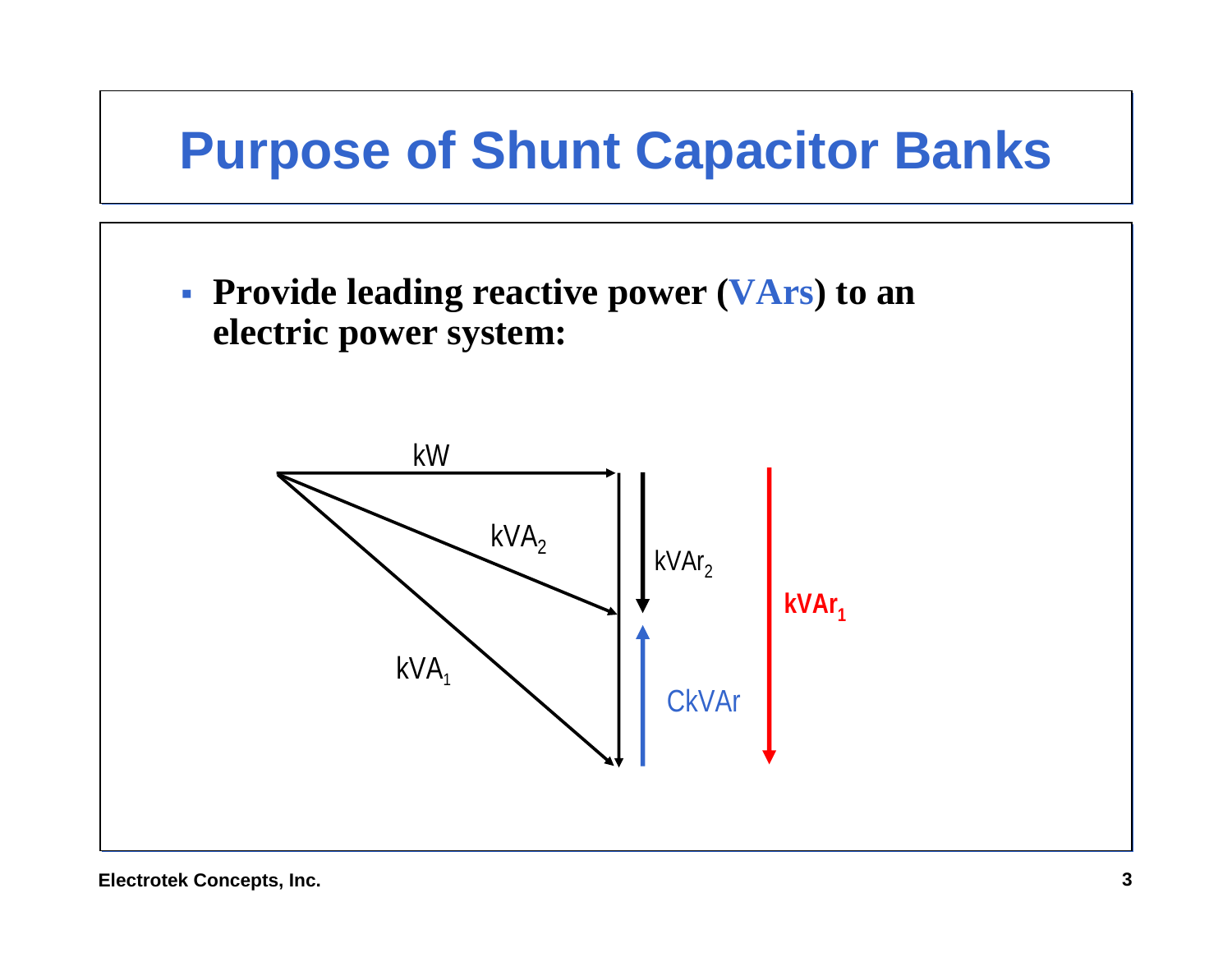#### **Summary of Benefits**

 **VAr support and voltage control are the primary benefits for transmission systems, distribution system benefits may vary significantly:**

| <b>Benefits</b>                              | <b>Transmission System</b> | <b>Distribution System</b> |
|----------------------------------------------|----------------------------|----------------------------|
| <b>Var Support</b>                           | <b>Primary</b>             | <b>Secondary</b>           |
| <b>Voltage Control</b>                       | <b>Primary</b>             | <b>Primary</b>             |
| <b>Increased System</b><br><b>Capacity</b>   | <b>Secondary</b>           | <b>Primary</b>             |
| <b>Reduced Power</b><br><b>System Losses</b> | <b>Secondary</b>           | <b>Primary</b>             |
| <b>Reduced Billing</b><br><b>Charges</b>     | N/A                        | <b>Primary</b>             |
|                                              |                            | ref: IEEE Std. 1036        |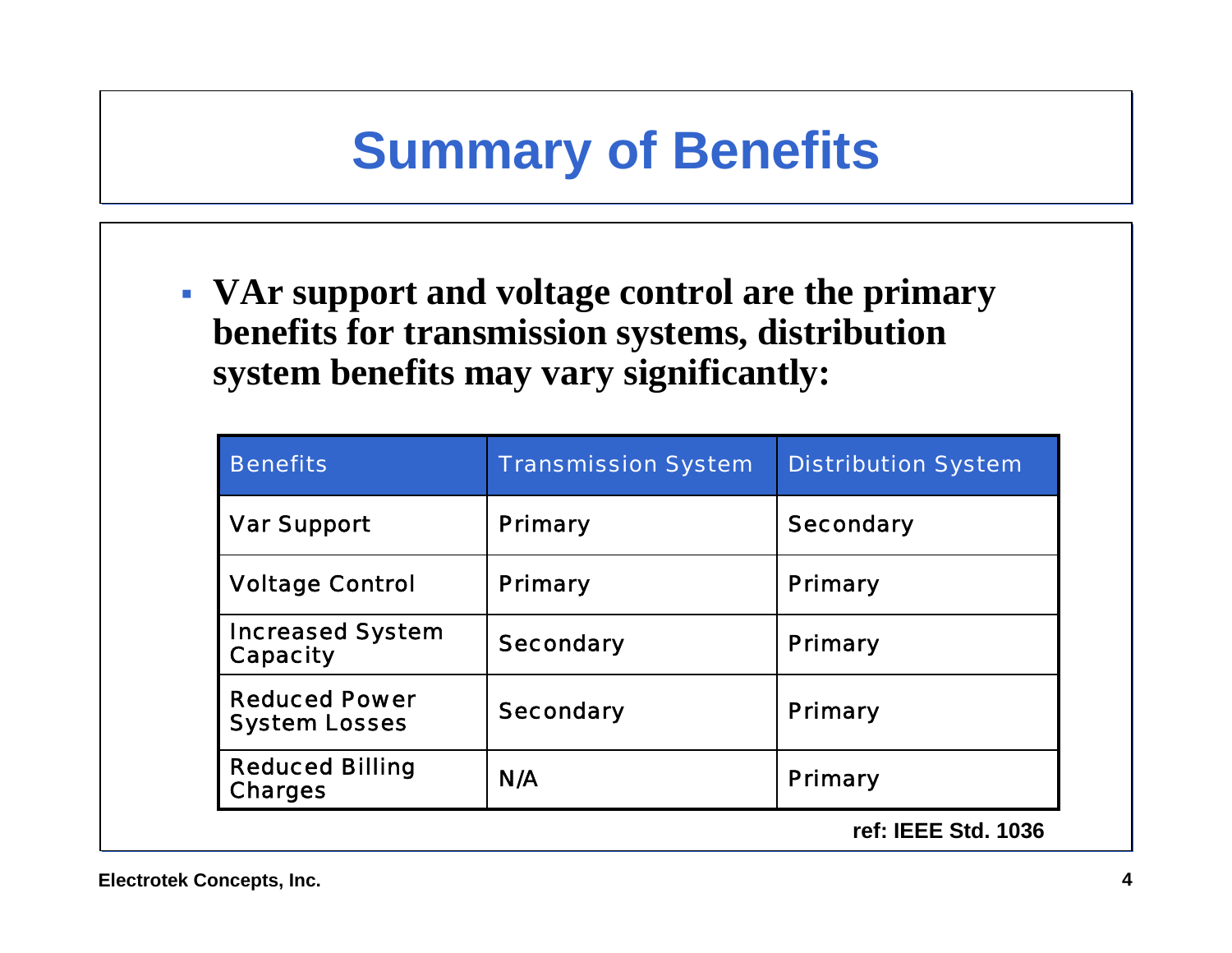#### **Capacitor Related Standards**

- **ANSI/IEEE Std. 18***Shunt Power Capacitors*
- **IEEE Std. 1036***Guide for Application of Shunt Capacitor Banks*
- **ANSI/IEEE Std. C37.99***Guide for Protection of Shunt Capacitor Banks*
- **ANSI/IEEE Std. C37.012***Guide for Capacitor Switching Breakers*
- **IEEE Std. 519***Recommended Practice for Harmonic Control*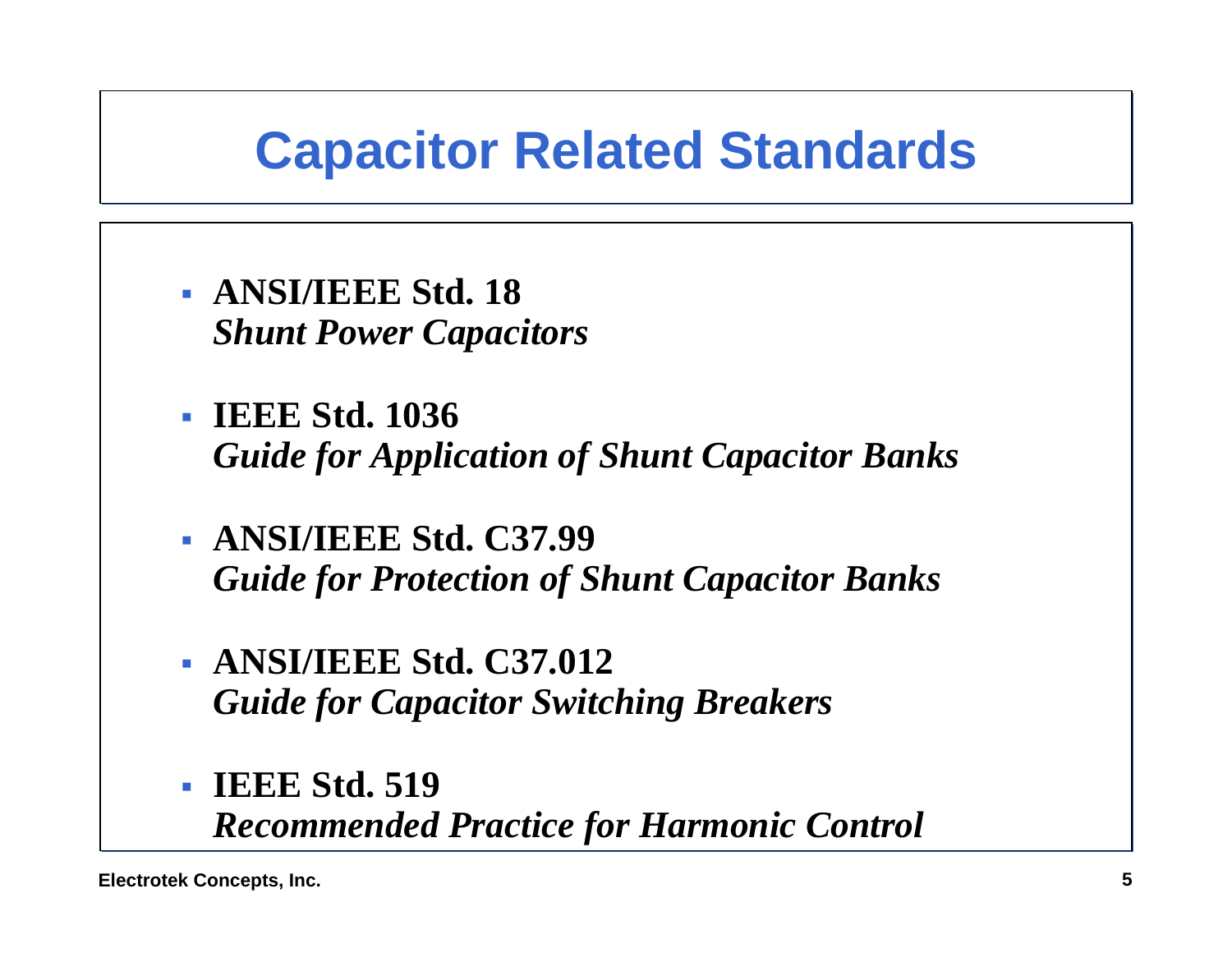## **IEEE Capacitor Subcommittee**

#### **IEEE T&D Committee, Capacitor Subcommittee:**

- **Treatment of all shunt and series capacitor matters related to economics, technical design, theoretical and experimental performance, installation, application and service operation for use in power circuits of 60 Hertz and below for the purpose of affecting the performance or operating characteristics of the circuit.**
- **Working Groups/Task Forces:**
	- **Shunt Capacitor Standard Working Group**
	- **Series Capacitor Standard Working Group**
	- **Shunt Capacitor Application Guide Working Group**
	- **Harmonic Filter Working Group**
	- **Capacitor Technical Paper Working Group**
	- **Capacitor Bibliography Working Group**

**http://grouper.ieee.org/groups/td/cap/**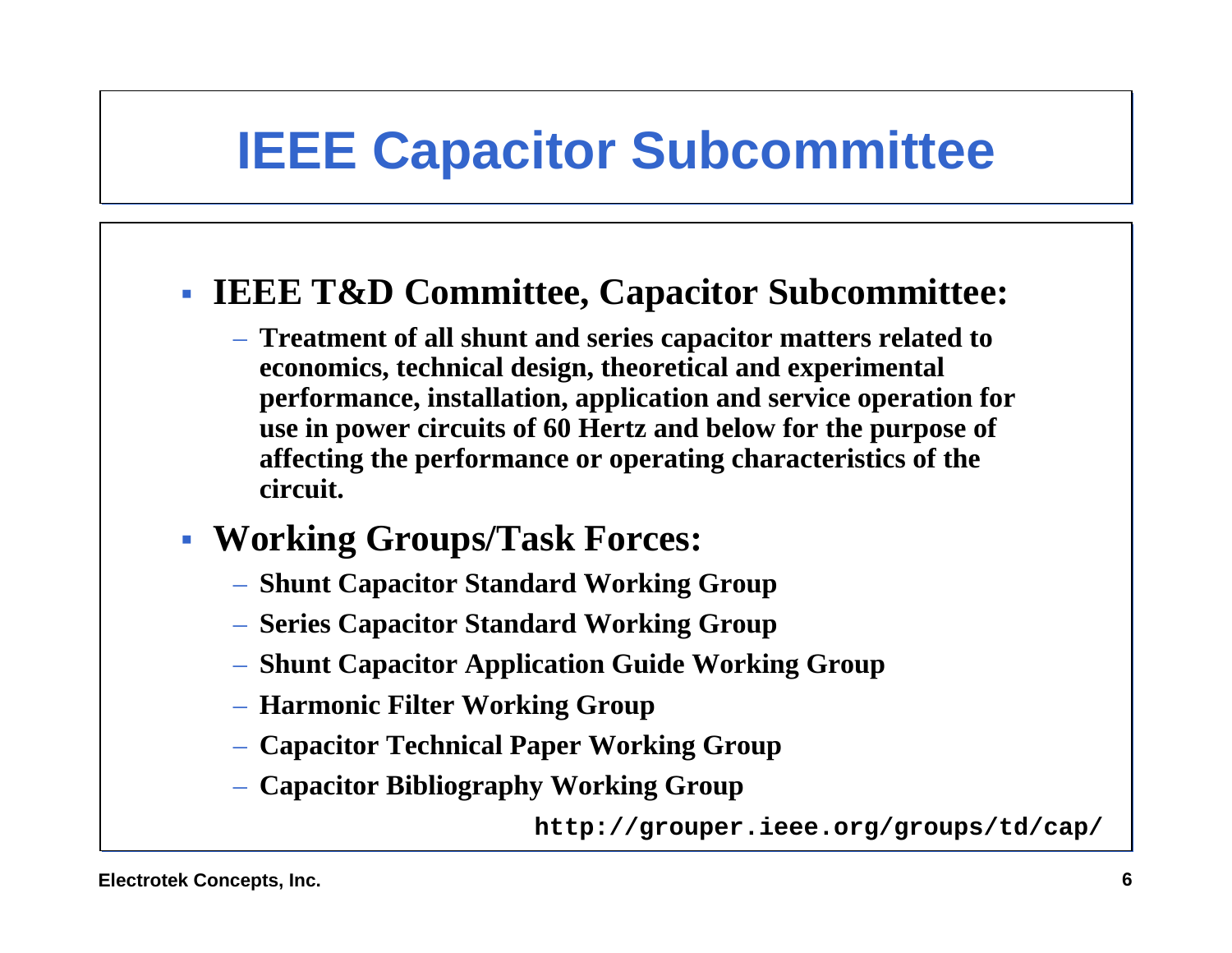## **Capacitor Bank Design**

- **Capacitor Bank Connections:**
	- **Delta**
		- » **generally distribution, industrial - single series group**
	- **Grounded Wye**
		- » **low impedance path for lightning current (also triplen harmonics)**
	- **Grounded Double-Wye**
	- **Ungrounded Wye**
	- **Ungrounded Double-Wye**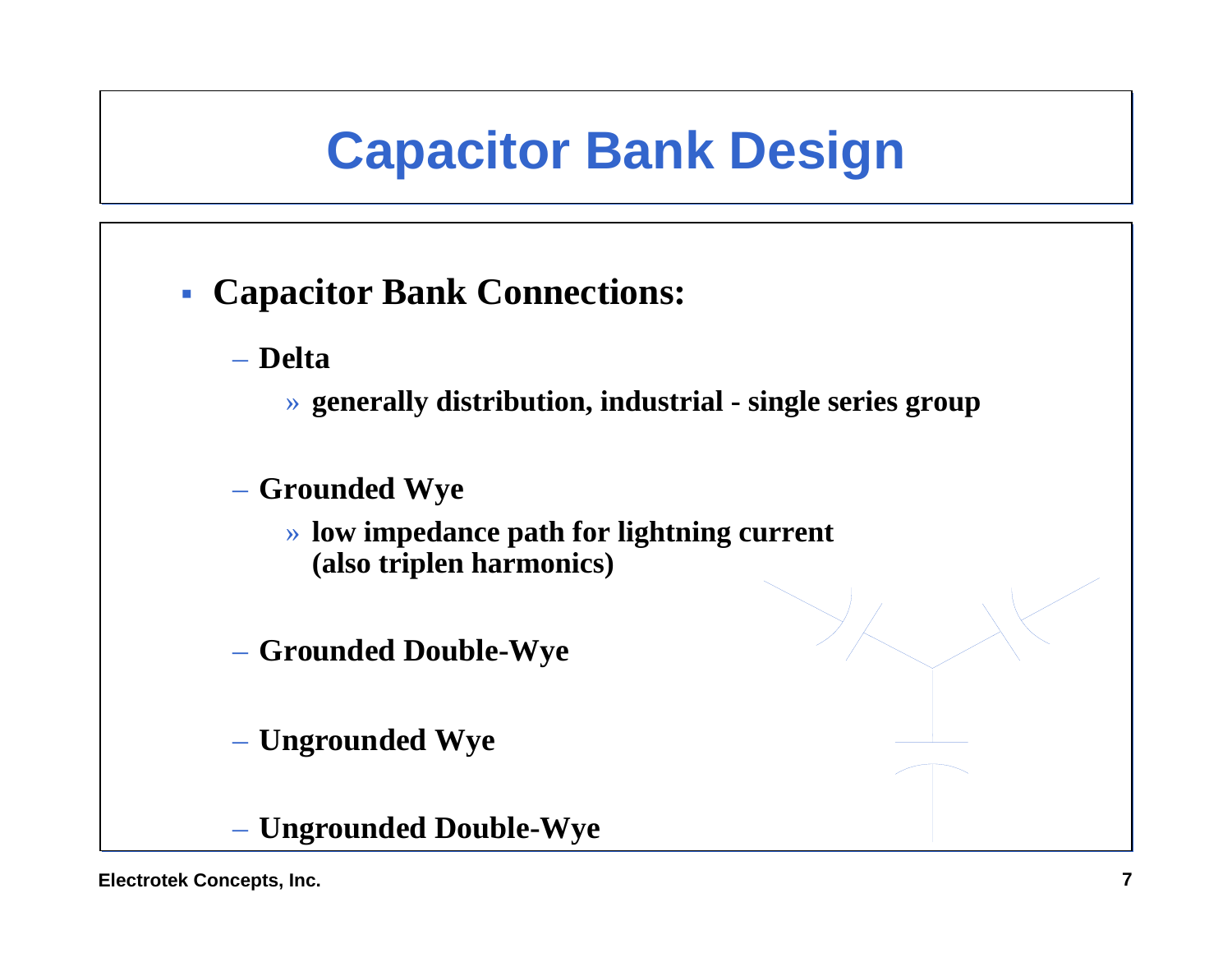### **Capacitor Bank Configuration**

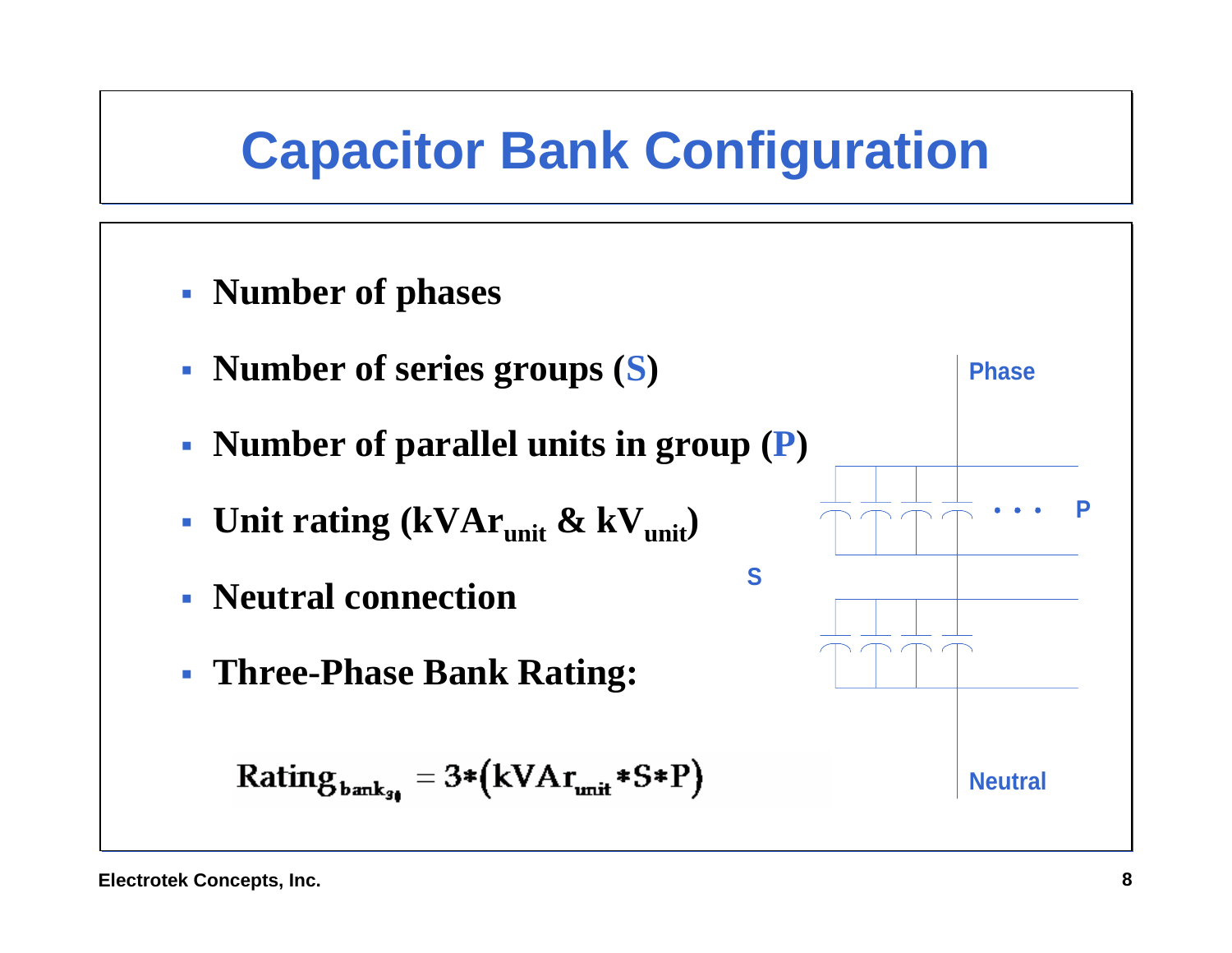# **Capacitor Bank Sizing**

#### **Maximum capacitor bank size influenced by:**

- **change in system voltage with bank in service**
- **switchgear continuous current limitations (125% - 135%)**

$$
\Delta V = \left(\frac{M V A r}{M V A_{\rm sc}}\right) * 100\%
$$

**(typical range 2%-3%)**

#### **Minimum bank size influenced by:**

- **type of capacitor bank used (e.g., externally fused, fuseless, etc.)**
- **capacitor bank unbalance considerations**
- **fuse performance and coordination**
- **cost of required switchgear and protection**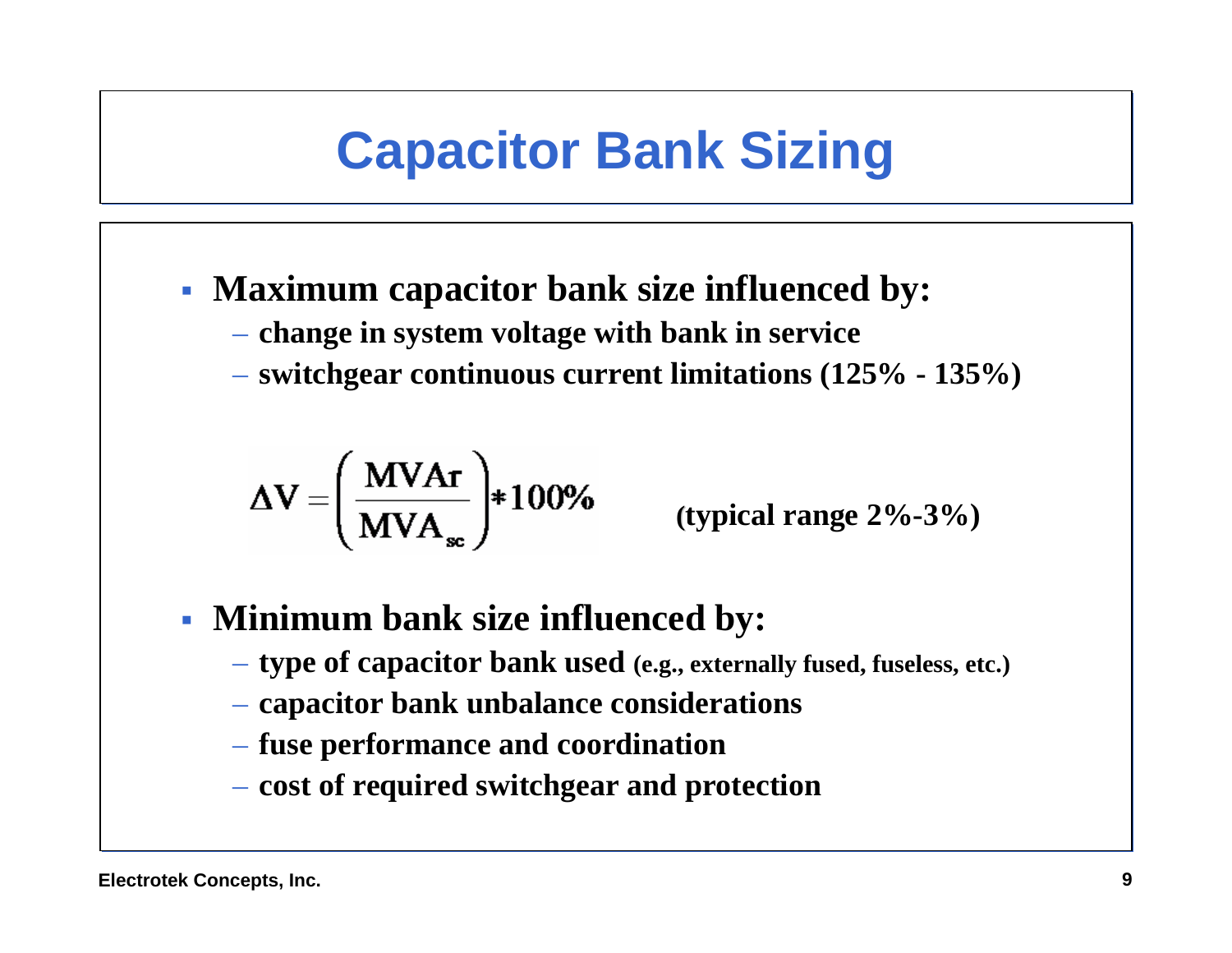# **Capacitor Bank Switching Devices**

- **Capacitor switching requires special attention due to the severe equipment duties.**
- **Devices used for capacitor bank switching include:**
	- Circuit breakers (e.g., SF<sub>6</sub>, vacuum, oil, air)
	- **Circuit switchers**
	- **Interrupter switches (e.g., vacuum, oil)**
- **Current ratings should include effects of system overvoltages, capacitor unit tolerances, and harmonics.**
- **Transient inrush currents should also be evaluated.**
- **Recovery voltages, including duties during restrikes, should be considered.**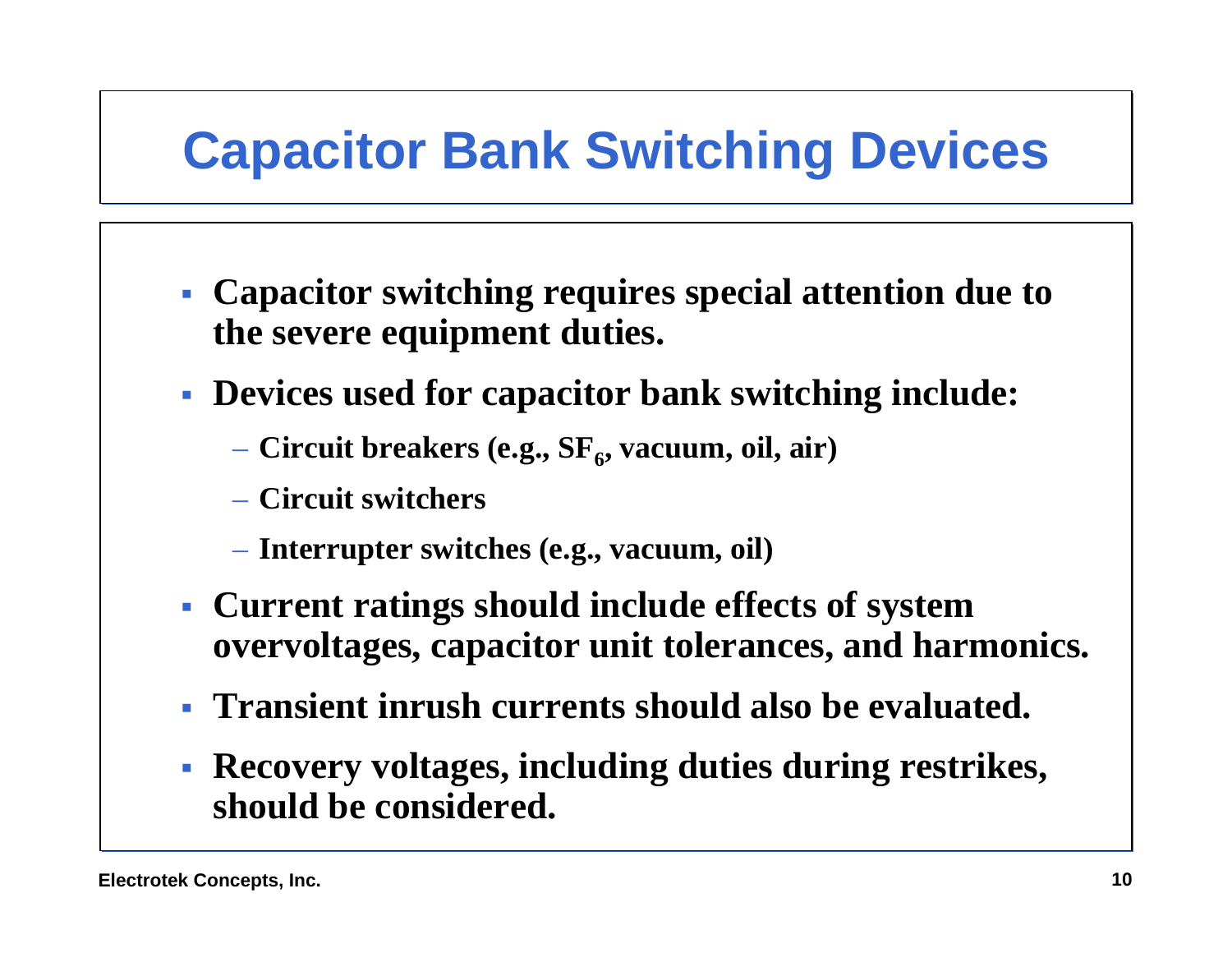### **Inrush Current Control**

- **Energizing a shunt capacitor bank results in a transient inrush current.**
- П **Magnitude and frequency of inrush current is a function of:**

System - Ls

- **Applied voltage**
- **Source inductance**  $(\mathbf{L}_\text{s})$
- **Bank capacitance (C)**
- **Inrush reactor (or preinsertion reactor size)**
- **Breaker (switch) inrush capability Ipk and f should be evaluated.**

**Capacitor** Bank - C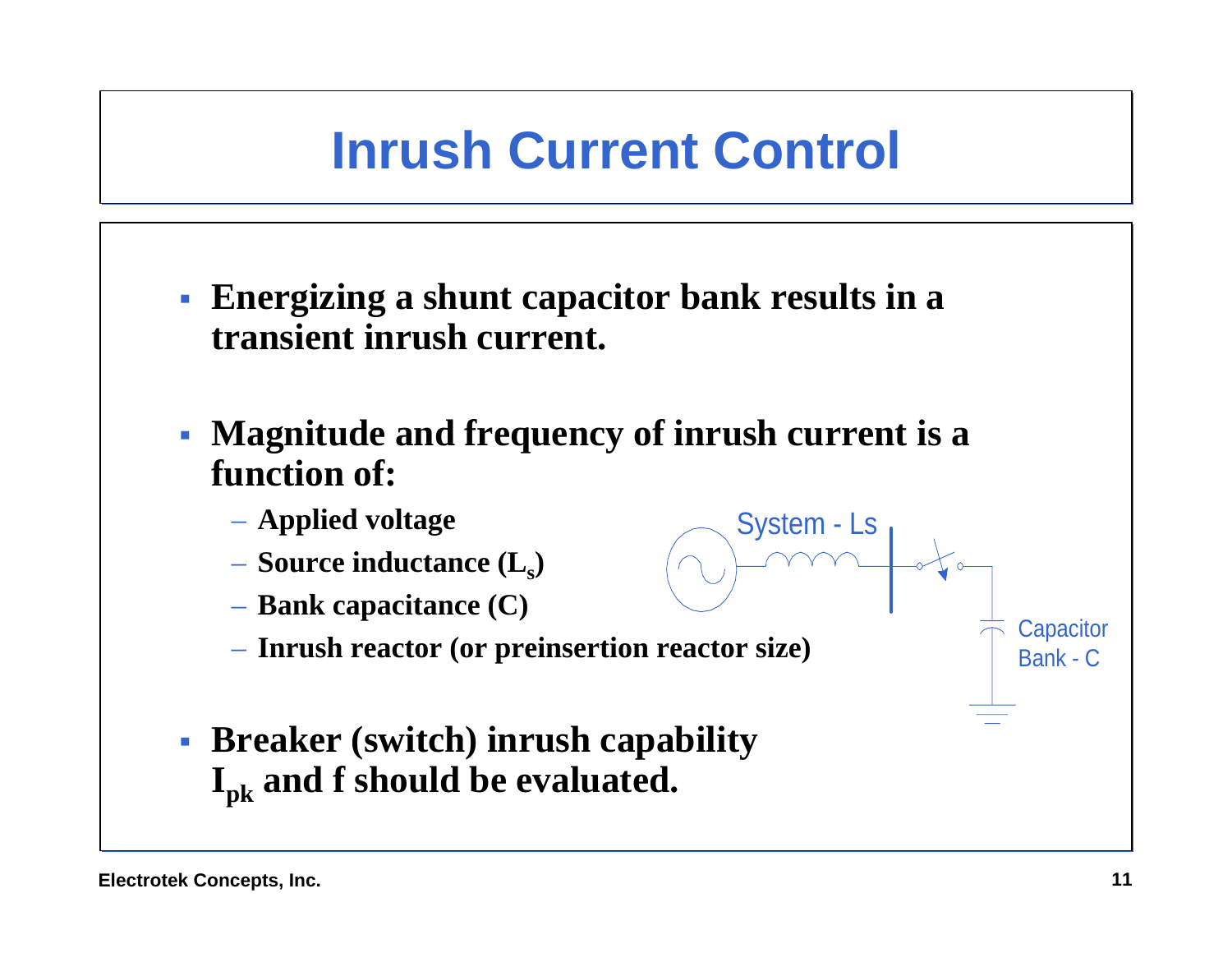## **Back-to-Back Capacitor Bank Switching**

- **Energizing a shunt capacitor bank, with an adjacent (***electrically close***) bank already in service, can result in high-magnitude, high-frequency inrush currents.**
- **This operation is known as "back-to-back switching."**
- **Reactors or preinsertion devices may be required to limit the inrush current during energization of the second capacitor bank.**
- **Breaker (switch) inrush**  capability I<sub>pk</sub> and f should be **evaluated.**

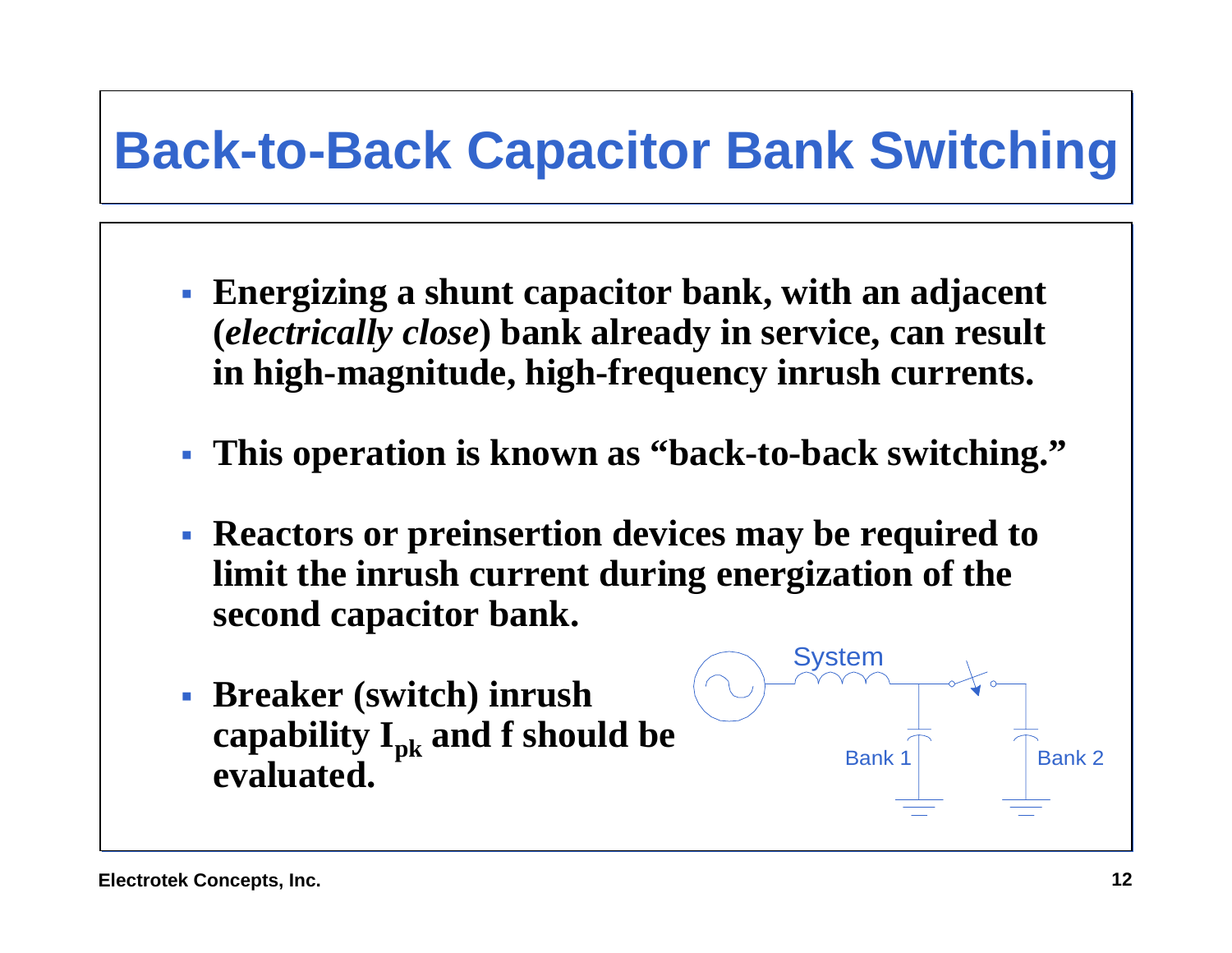## **Back-to-Back Switching Snapshot #1**

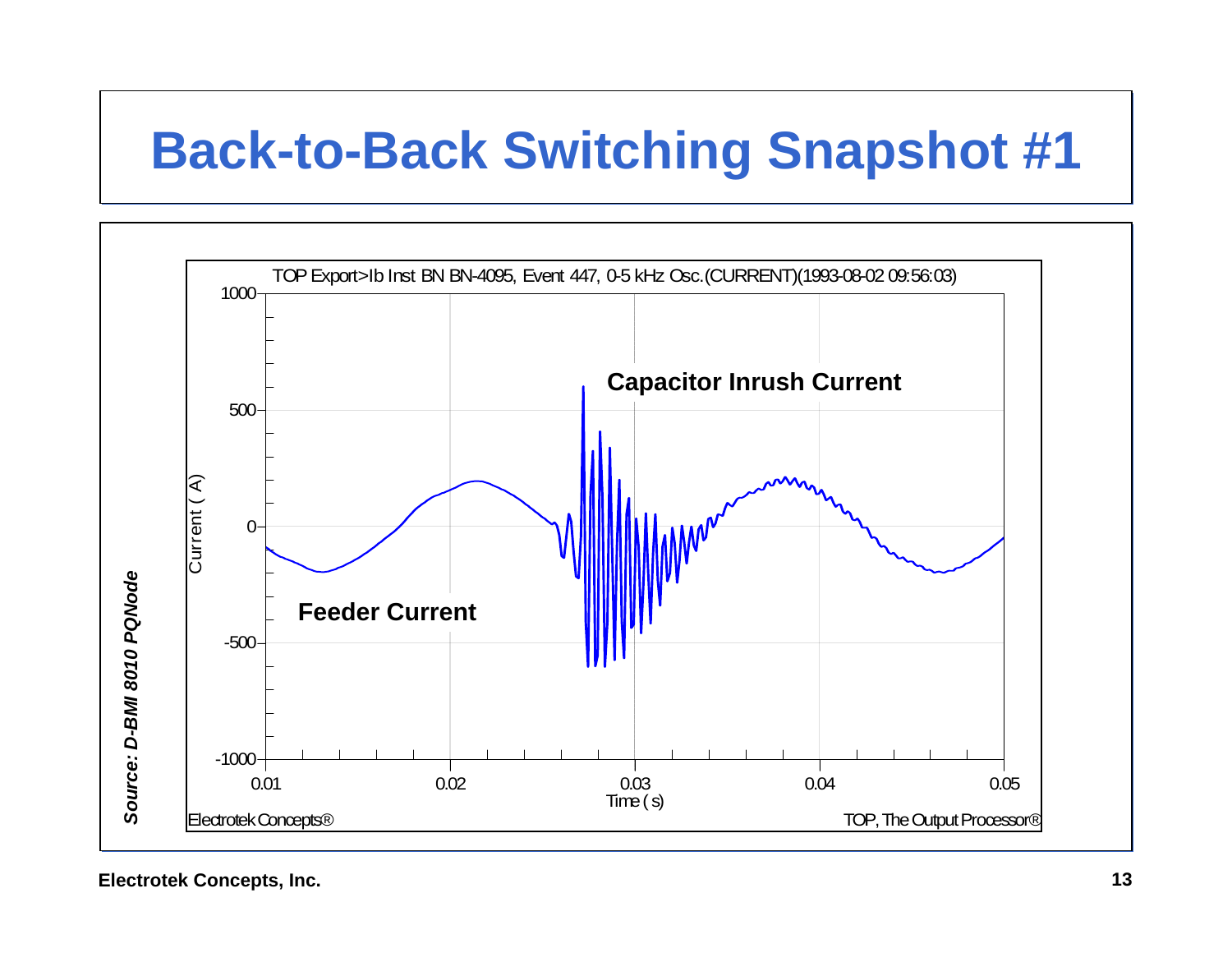## **Outrush Current Control**

- **Outrush current from a shunt capacitor bank into a nearby fault can be a concern.**
- **The close and latch rating of the circuit breaker is the important factor.**
- **General purpose breakers:**

$$
-I_{pk} < 50kA
$$

$$
-I_{\rm pk} * f < 2x10^7
$$

 **Ipk \* f product is independent of capacitor size (can be standard size for each voltage level).**

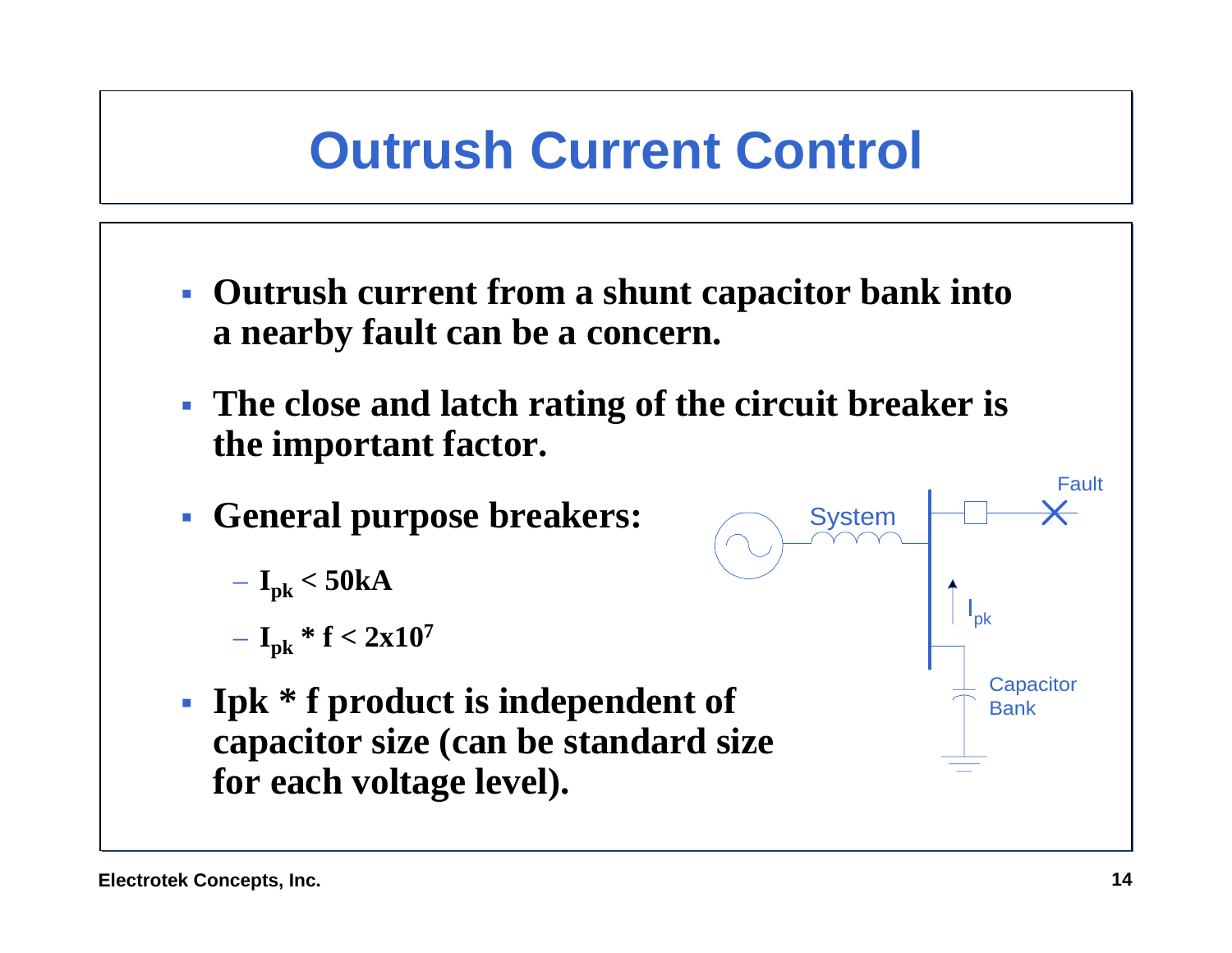#### **Outrush Current Snapshot #1**

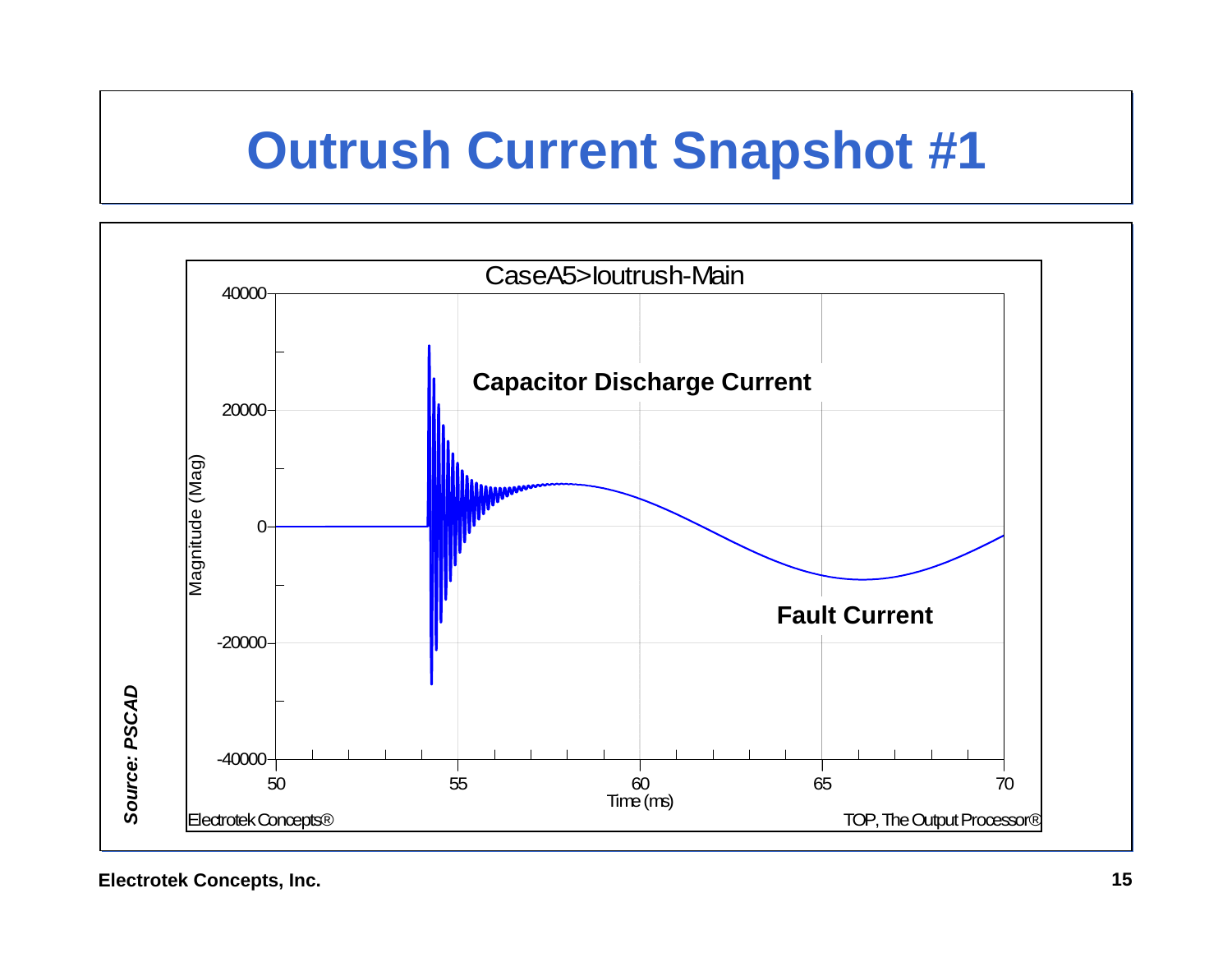# **Bank Overvoltages - Surge Arresters**

- **Lightning and capacitor bank switching transients can cause significant overvoltages.**
- **Restrikes of the capacitor bank switch may cause the highest overvoltages (and most severe arrester duties).**
- **Voltage magnification can cause severe duties for arresters at lower voltage locations.**
- **MOV arresters are generally better (higher energy duty for same rating vs. SiC).**
- **Arrester coordination/location should be evaluated(e.g., degraded protective levels).**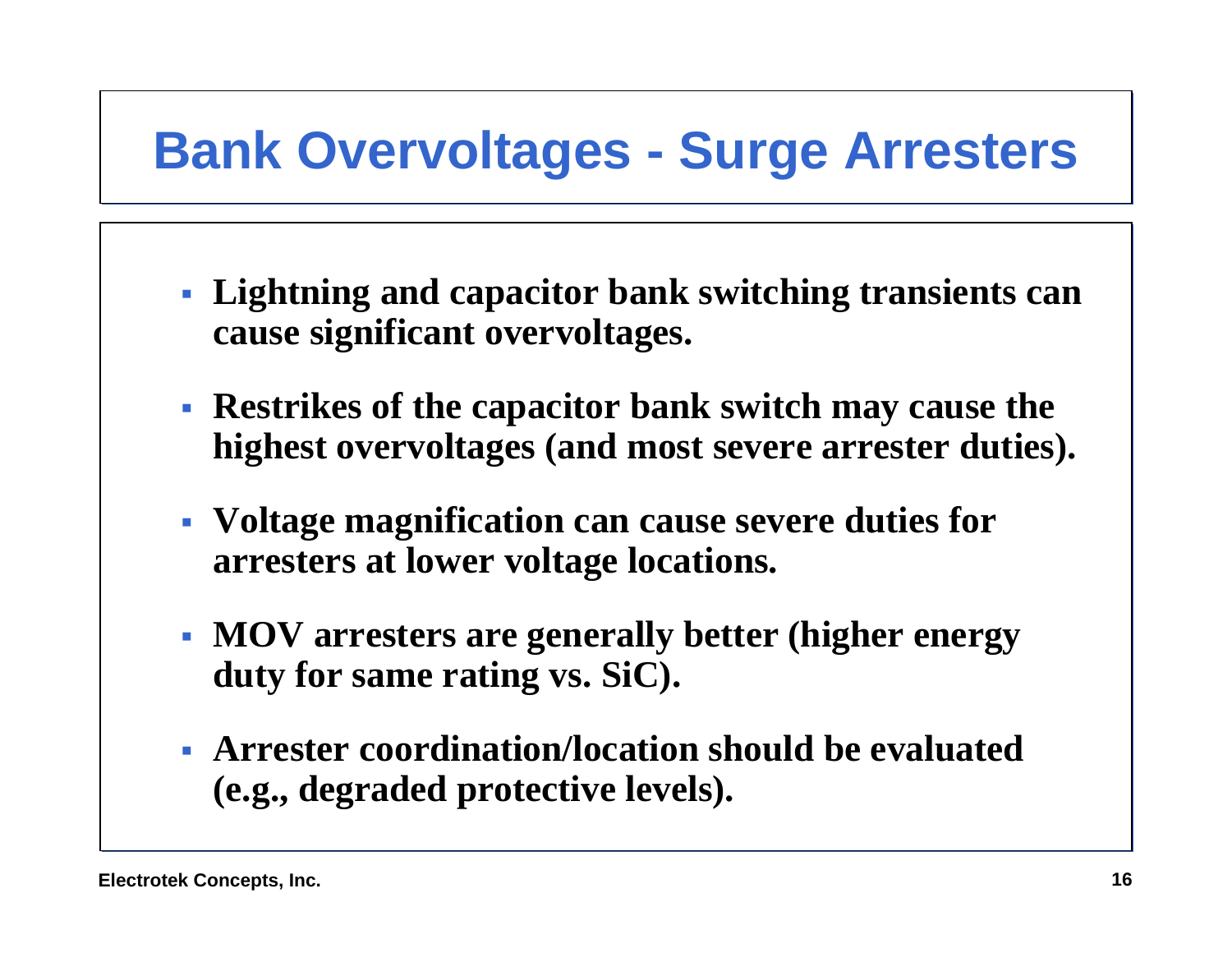#### **Harmonic Resonance and Distortion**

- **Fundamental objective of electric utility operations is to supply each electric customer with a fairly constant sinusoidal voltage.**
- **Present trends in the electric power industry have placed an increased emphasis on the impact of nonlinear equipment. These include:**
	- **The increasing size and prevalence of nonlinear equipment**
	- **Increased application of capacitors**
	- **Modern architectural/construction practices**
	- **Load equipment sensitivity (microprocessor-based).**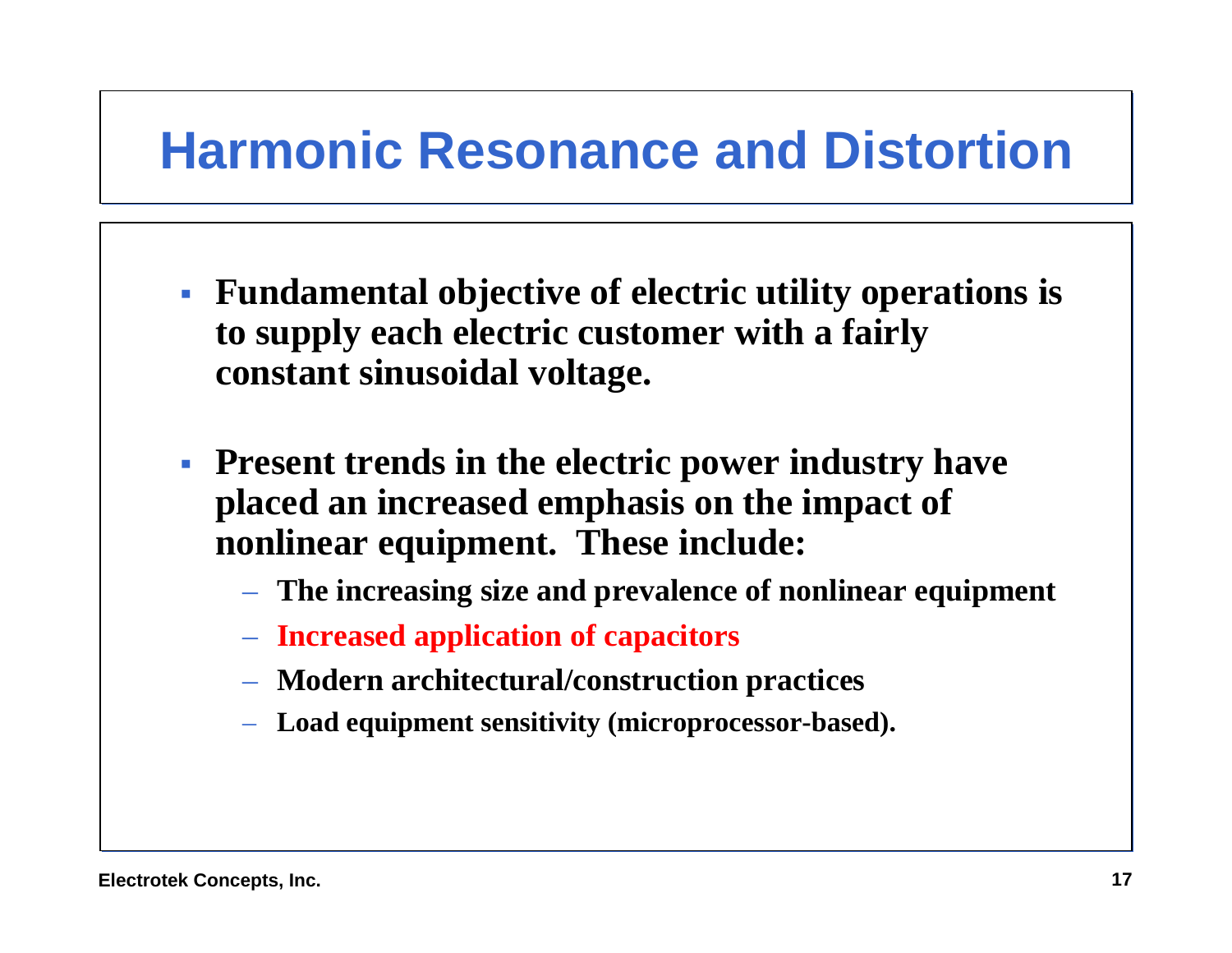#### **Effect of Shunt Capacitors**

- **Capacitors alter the frequency response by creating parallel resonances that can magnify harmonic currents and cause increased voltage distortion levels.**
- **At the frequency where the capacitive reactance**   $(X_C)$  and the inductive reactance  $(X_L)$  are equal, **the resulting impedance becomes very large.**
- **This is known as the parallel resonant frequency and can be estimated from:**

$$
f_r = \frac{1}{2 \cdot \pi \cdot \sqrt{L \cdot C}} = \sqrt{\frac{MVA_{SC}}{MVAr_C}} \cdot 60
$$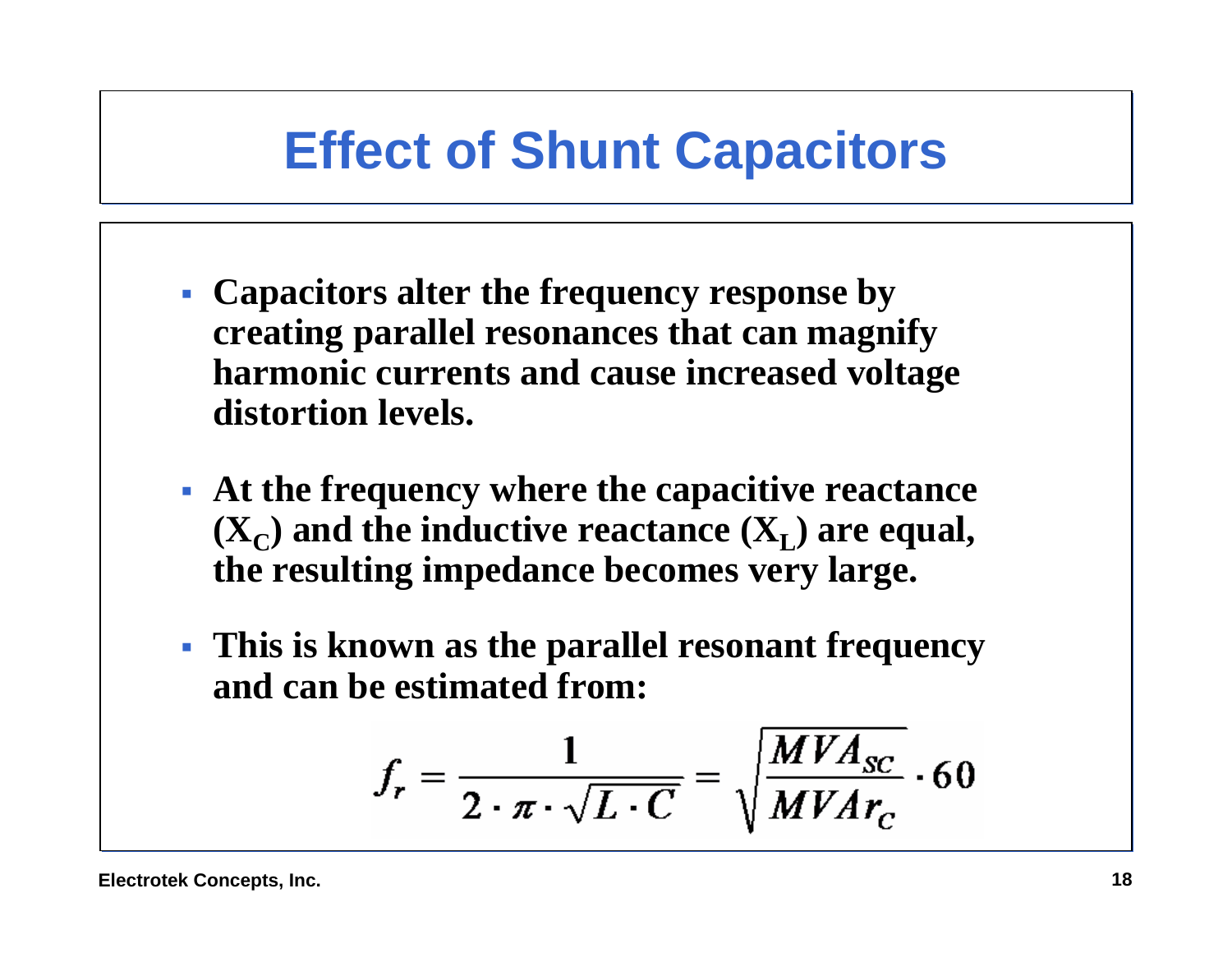## **Effect of Shunt Capacitors - continued**

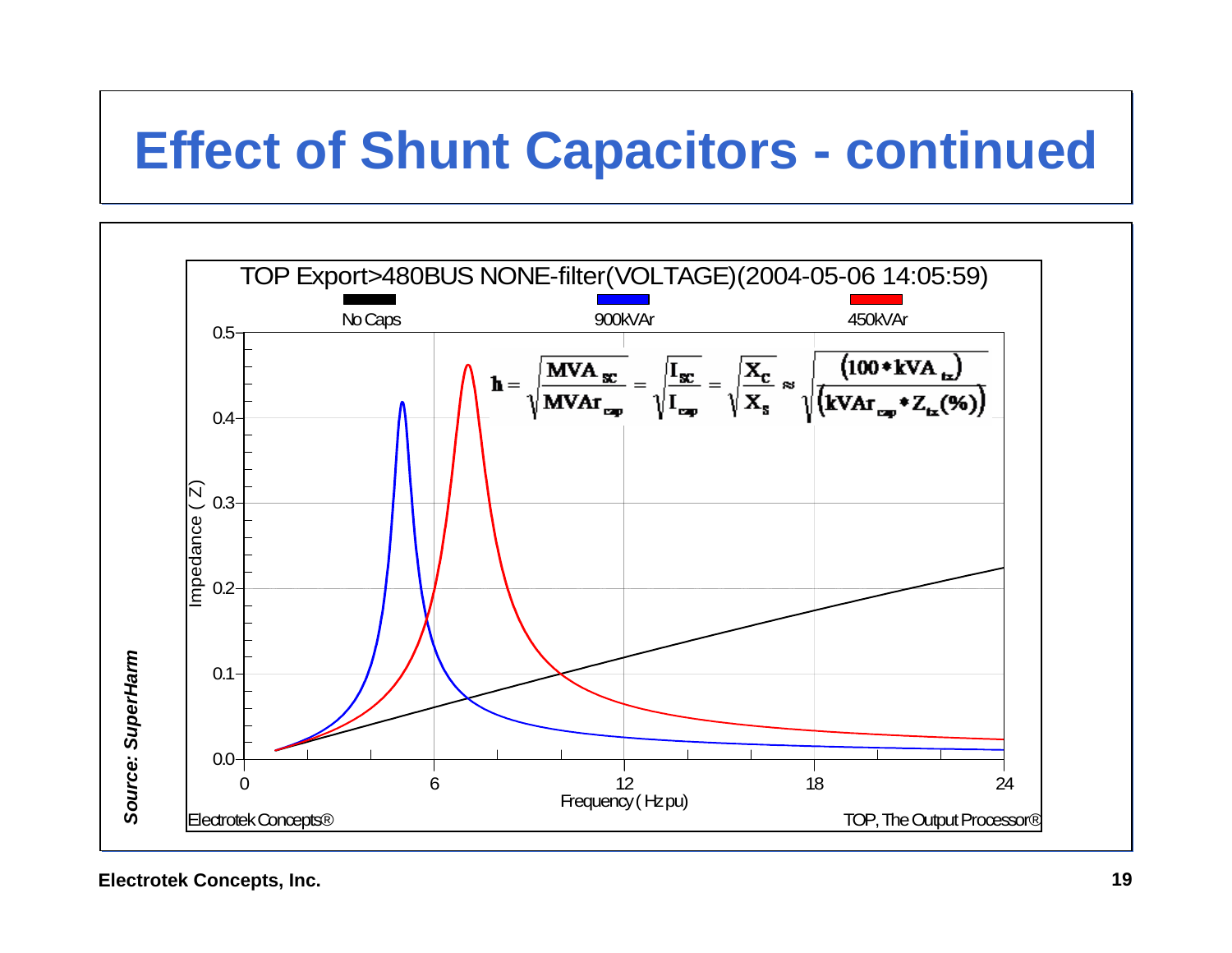# **Effect of Shunt Capacitors - continued**

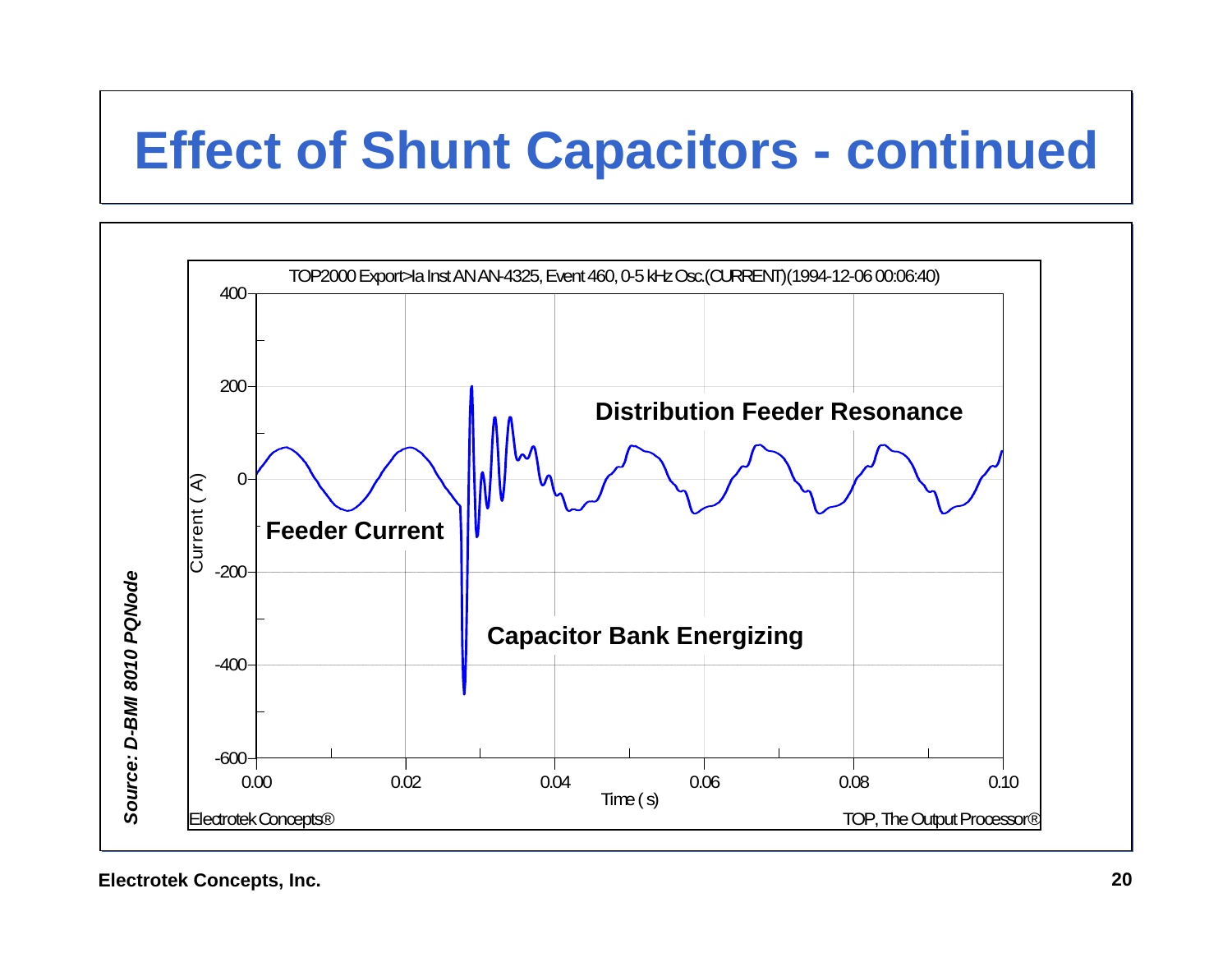# **Effect of Filters on Frequency Response**

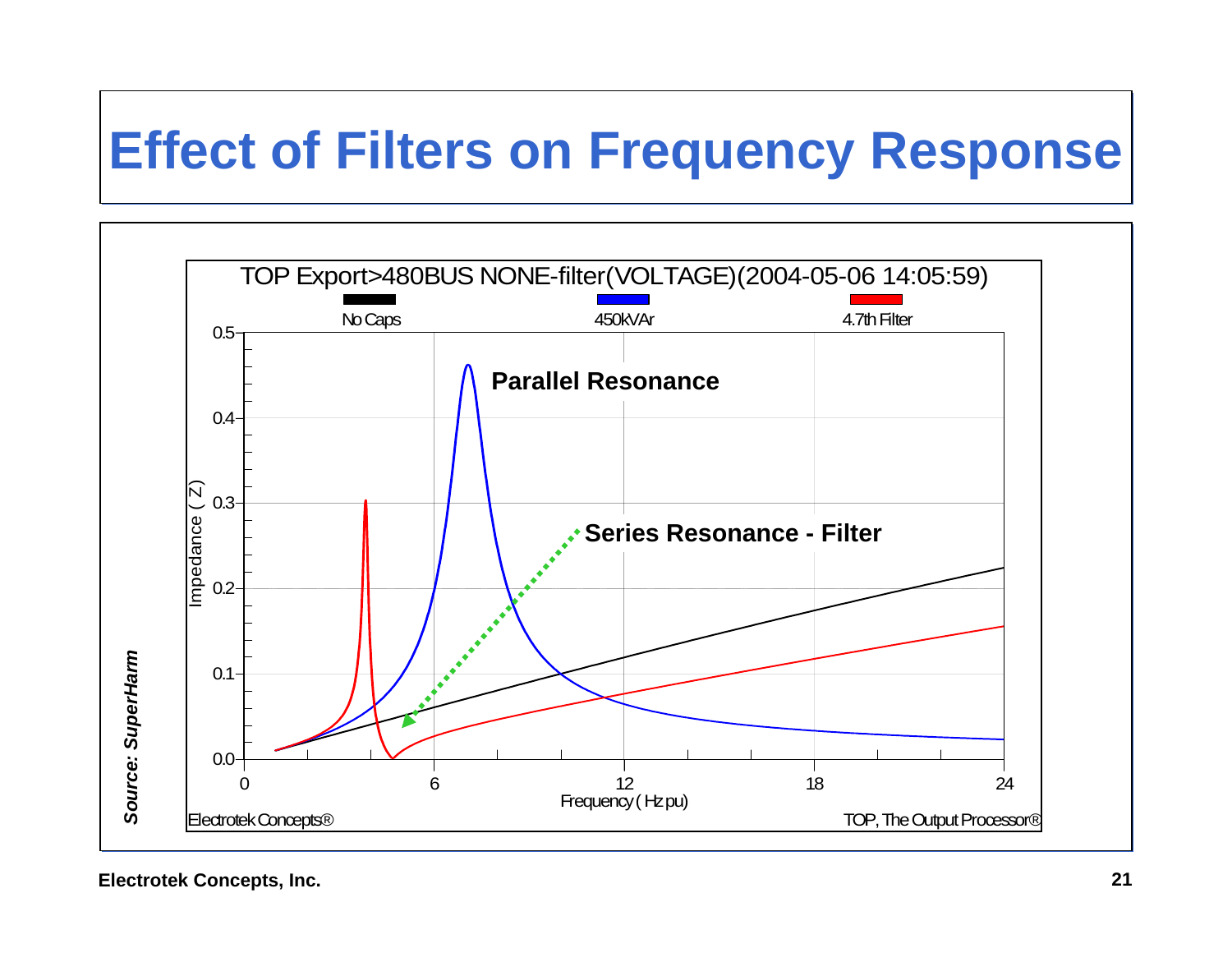#### **Transient Disturbances**

- **Capacitor Bank Energizing Transient:**
	- **The voltage across a capacitor cannot change instantaneously.**
	- **The step change in voltage when a capacitor bank is energized results in an oscillation between the capacitance and the system inductance.**
- **Typical Magnitudes: 1.2 – 1.7 per-unit (x normal)**
- **Typical Frequencies: 250 – 1000 Hz**
- 

$$
f_s = \frac{1}{2\pi\sqrt{L_sC}} \approx f_{system} \star \sqrt{\left(\frac{X_c}{X_s}\right)} \approx f_{system} \star \sqrt{\left(\frac{\text{MVA}_{sc}}{\text{MVA}_{r}}\right)} \approx f_{system} \star \sqrt{\left(\frac{1}{\Delta V}\right)}
$$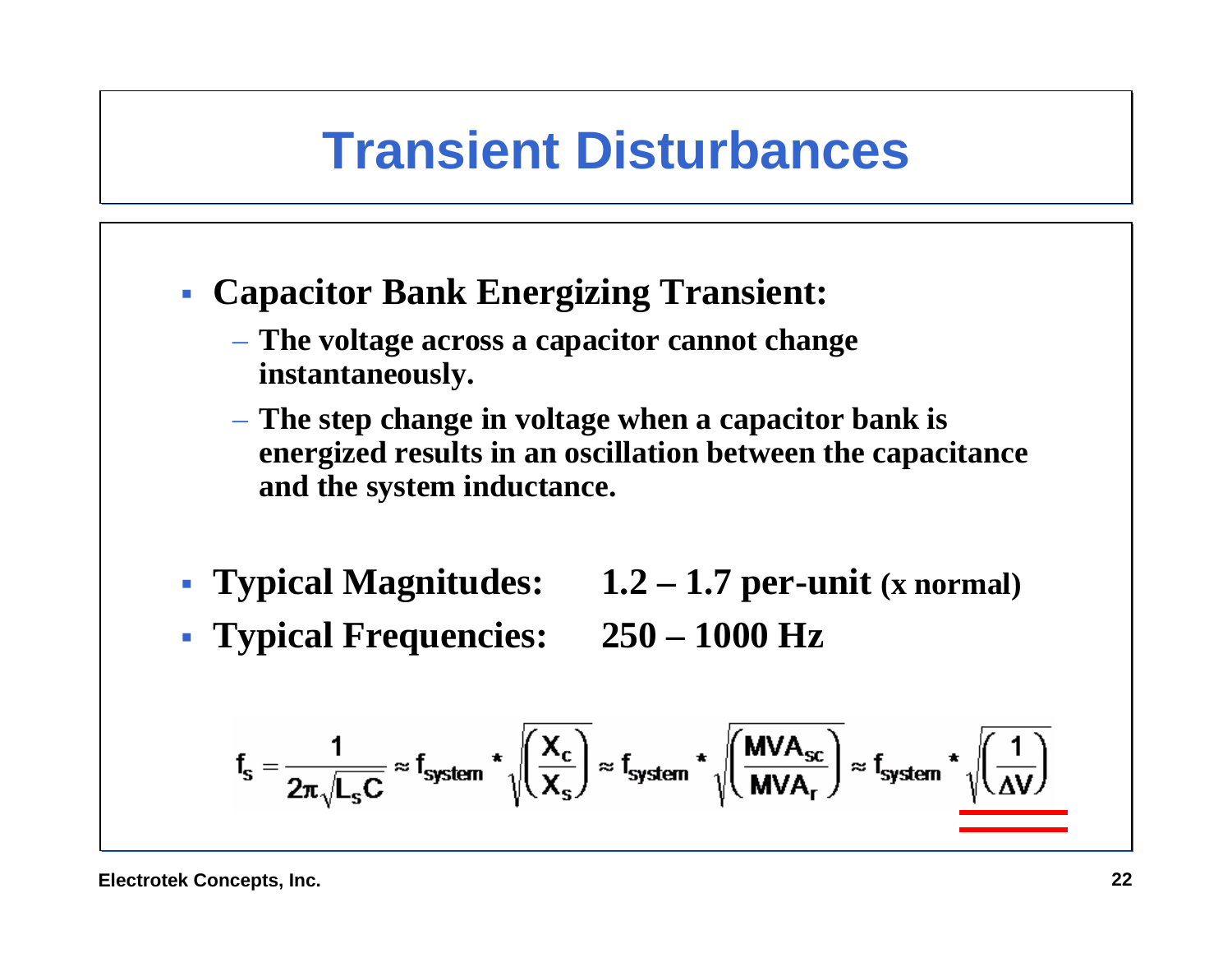# **Capacitor Energizing - Snapshot #1**

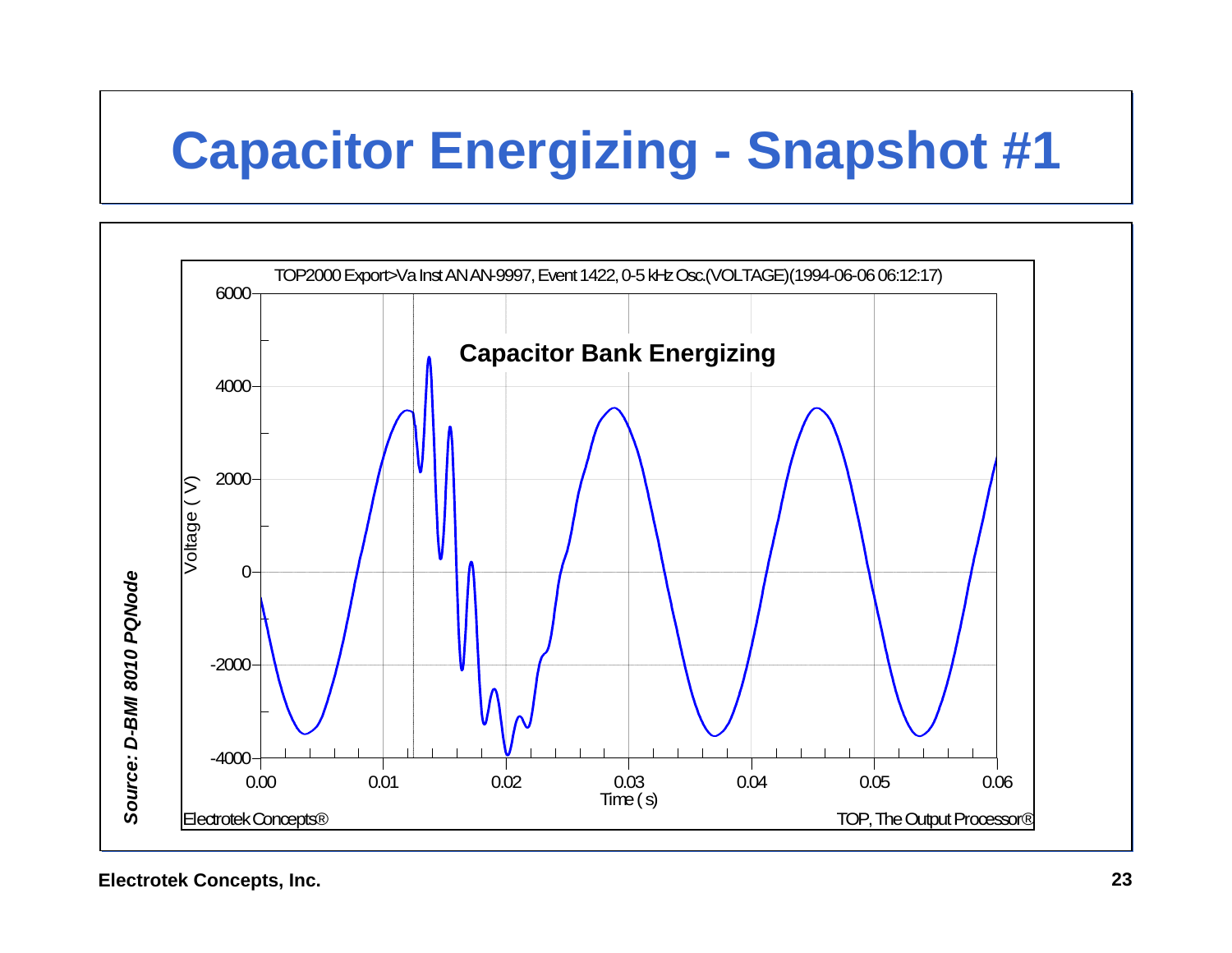# **Capacitor Energizing - Snapshot #2**

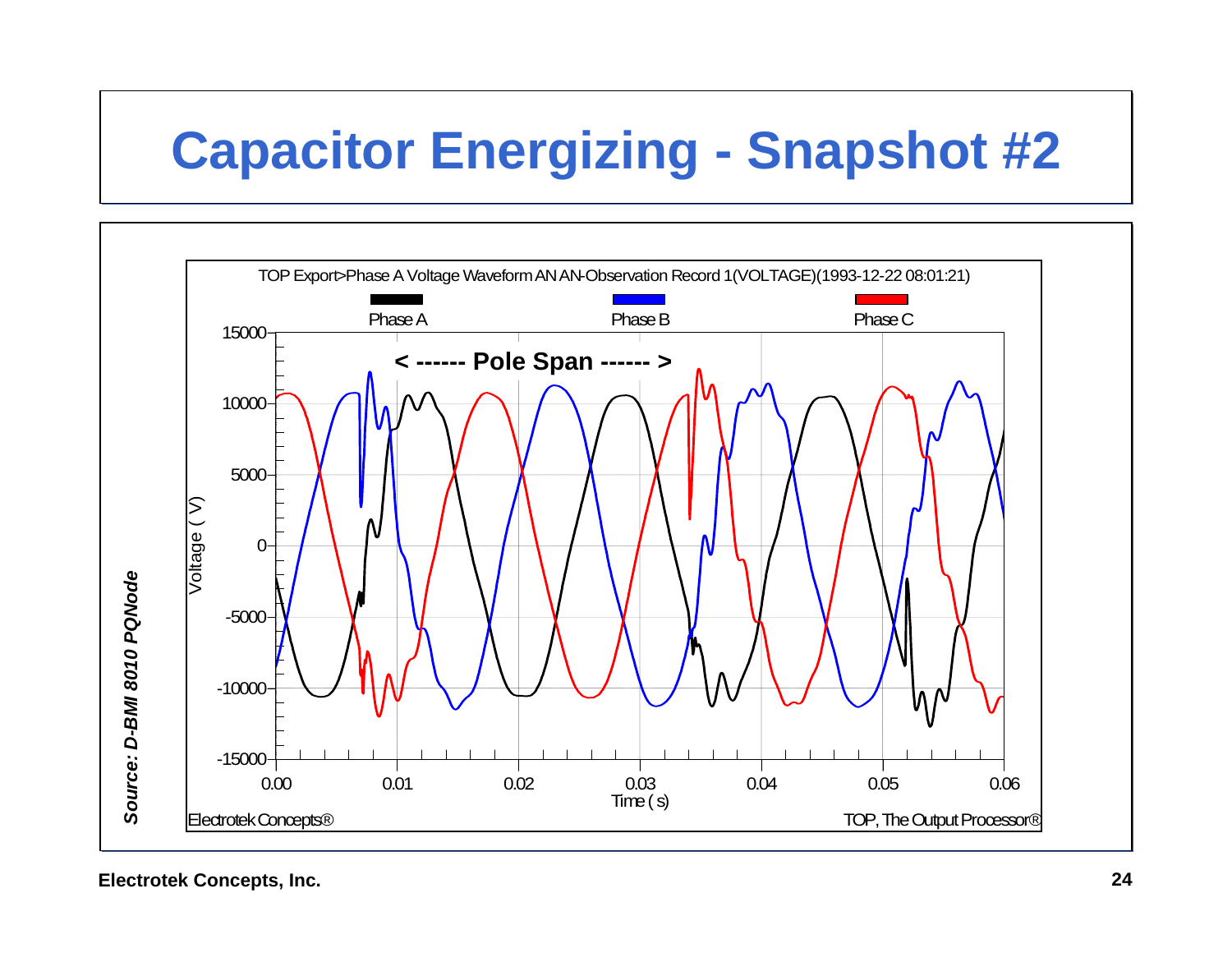# **Capacitor Energizing - Characteristics**

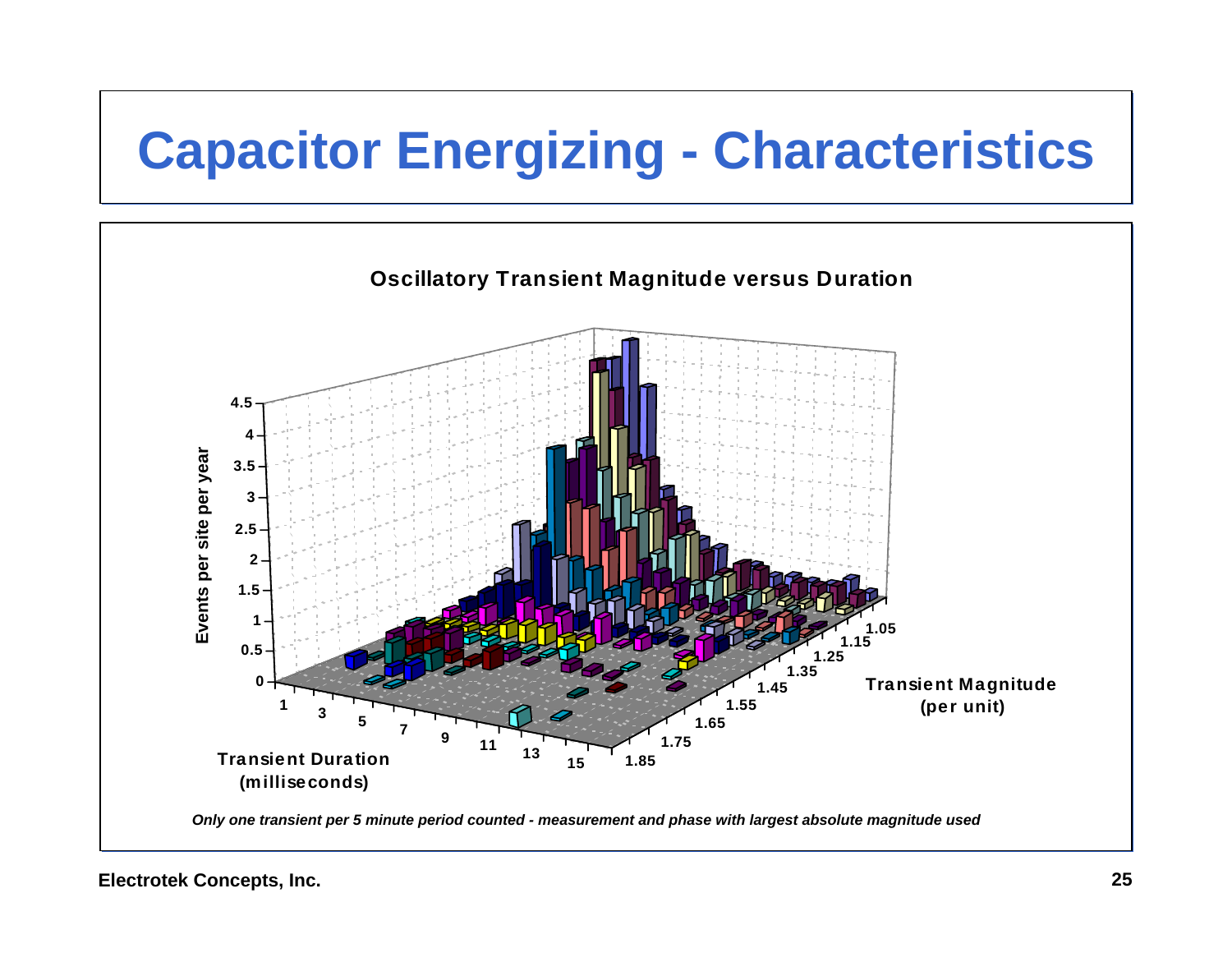### **Overvoltage Control Methods**

#### **Uncontrolled**

– **No preventative means applied (always simulation basecase for comparison of effectiveness of other methods).**

#### **Synchronous closing control**

– **Method for controlling overvoltage by switching when the voltage across the switch at the closing instant is equal to zero (e.g., zero voltage on capacitor - zero voltage on bus).**

#### **Preinsertion device**

- **Method for controlling overvoltage by inserting an impedance (usually inductance or resistance) in series with the component to be energized.**
- **Arresters**
	- **Method for controlling overvoltage by "clipping" at a specified protective level.**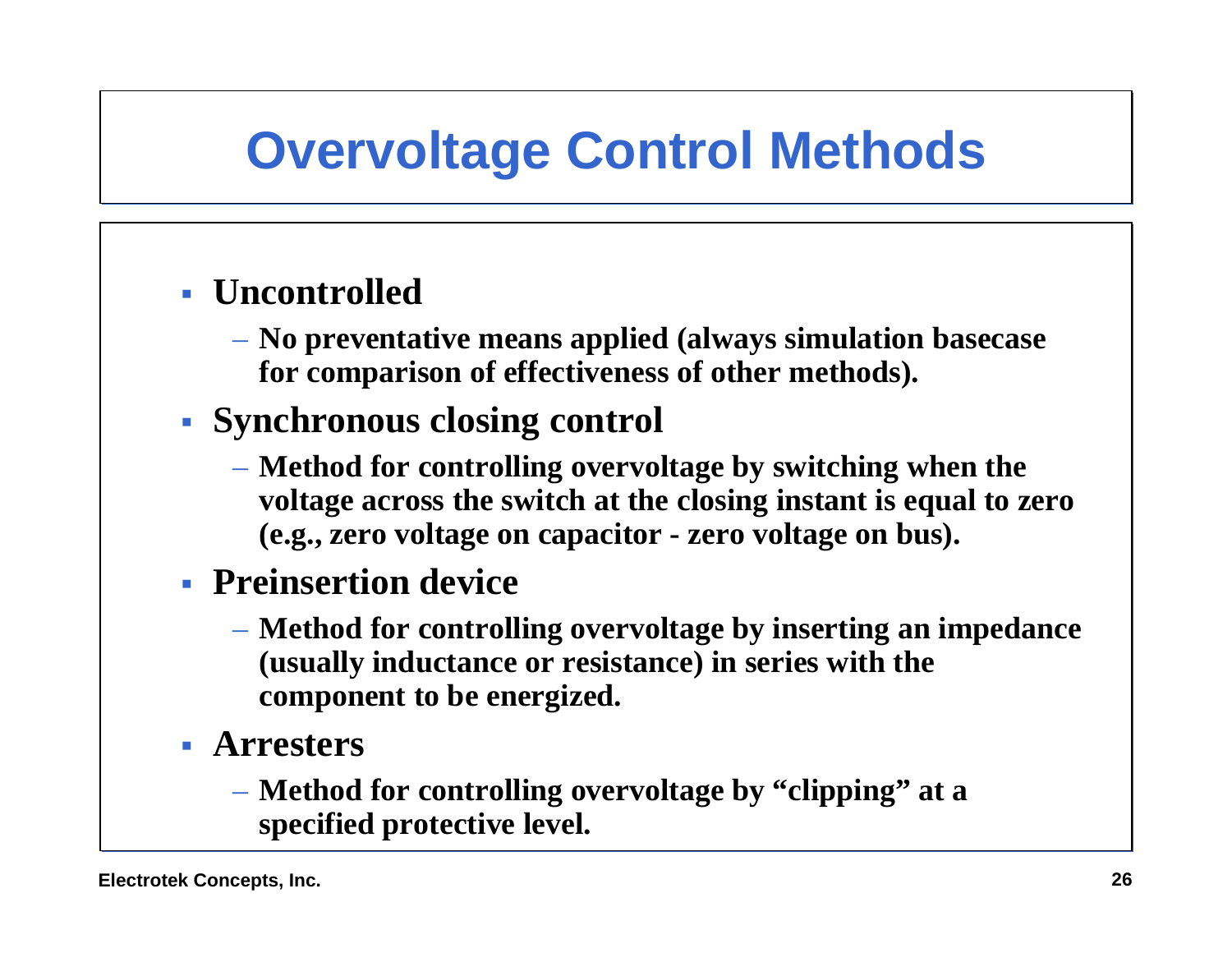# **Synchronous Closing Control**

- **A number of manufacturers now have synchronous closing available at T&D voltage levels.**
- **Methods include analog and microprocessor controls.**
- **Can be used in combination with preinsertion device for added protection.**
- **Does not provide protection during restrike.**
- **May be a cost effective method when considering overvoltages at lower voltages (including customers).**
- **Power electronics (switches) will make concept very successful as switch voltage ratings increase.**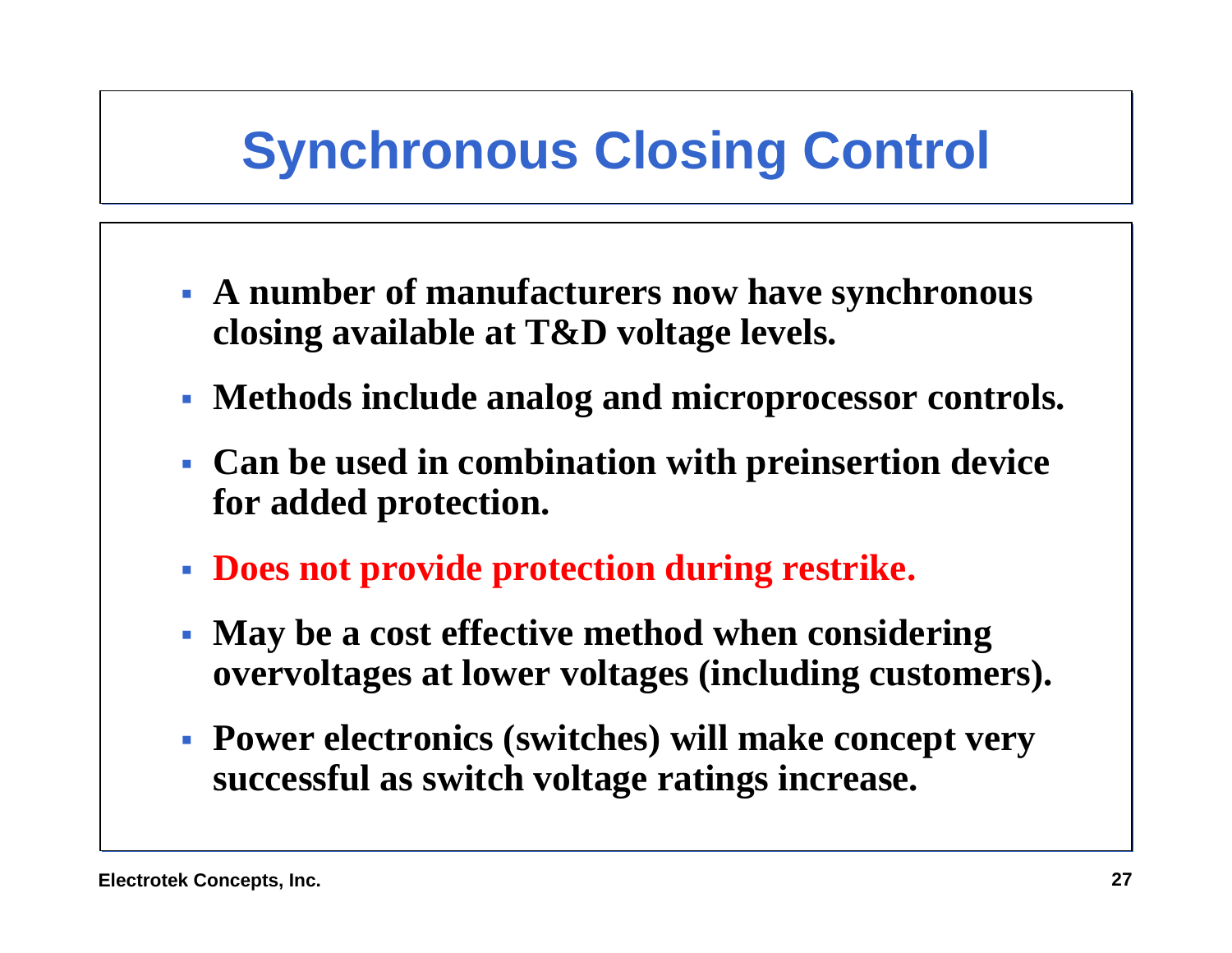# **Synchronous Closing - Timing**

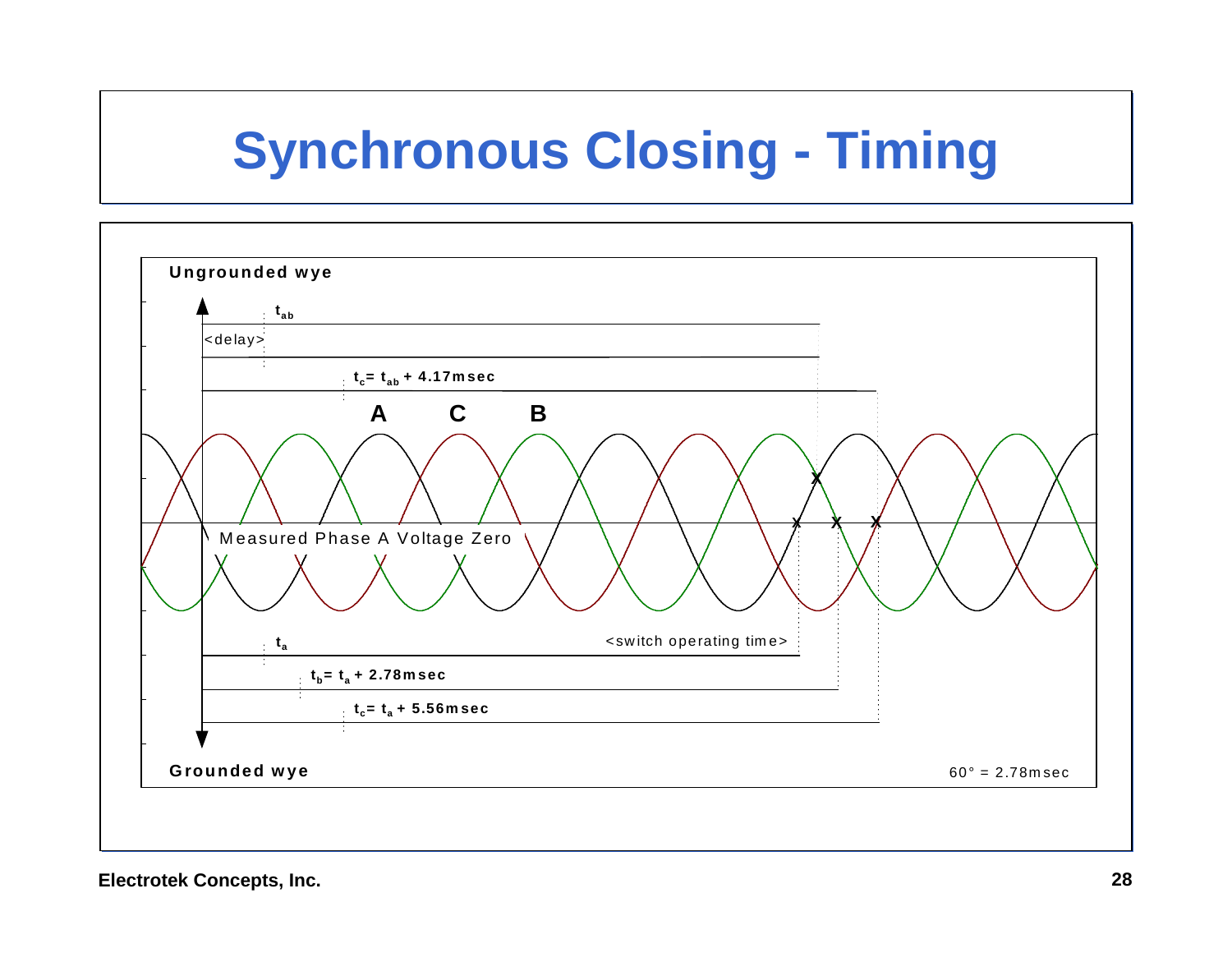## **Effectiveness of Closing Control**

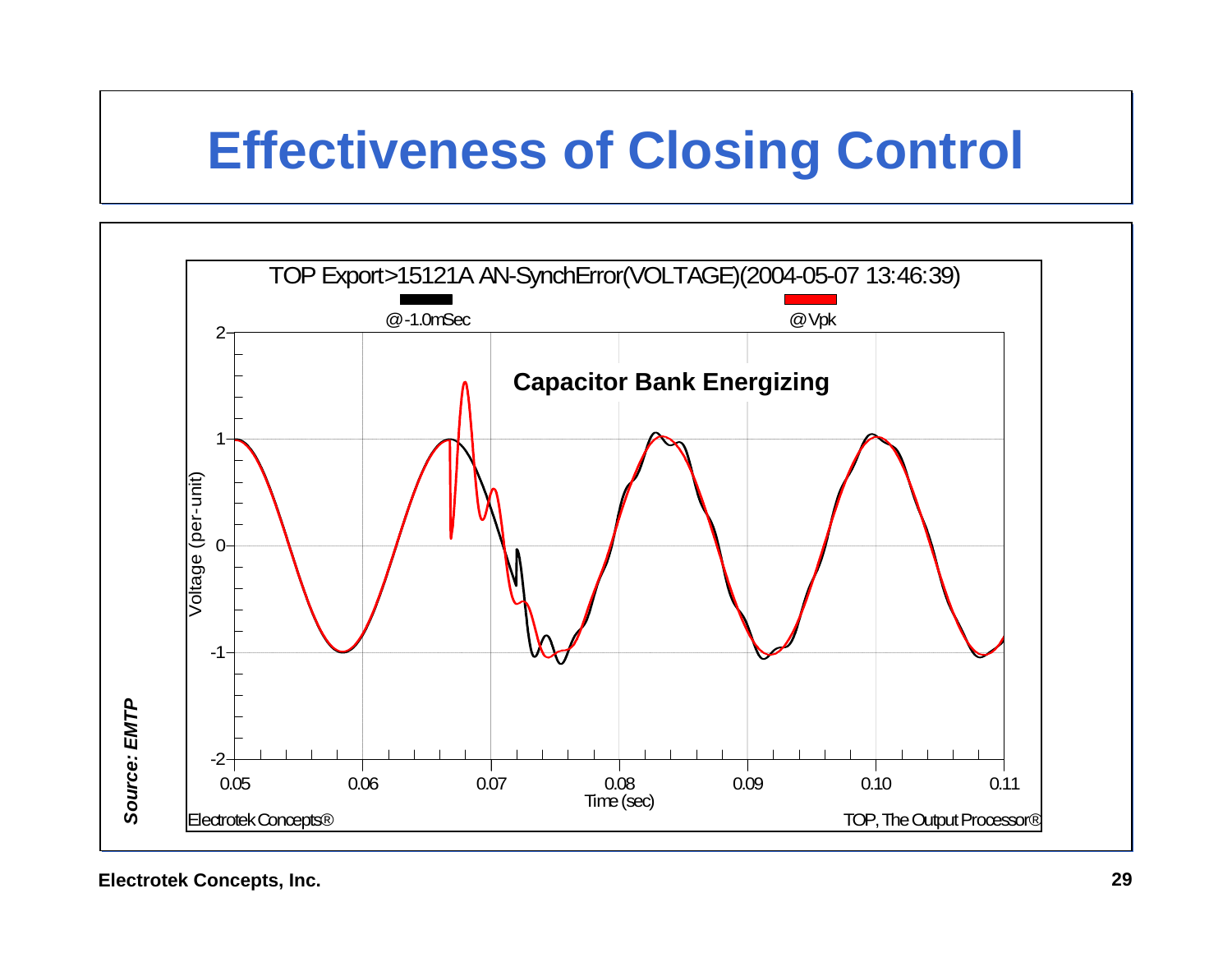#### **Preinsertion Devices**

- **Many options available at T&D voltage levels.**
- **Devices typically include resistors and/or inductors.**
- **In general, resistors provide better overvoltage control and inductors provide better overcurrent control.**
- **Can be used in combination with synchronous closing control for added protection.**
- **Does not provide protection during restrike.**
- $\mathbb{R}^n$  **May be a cost effective method when considering overvoltages at lower voltages (including customers).**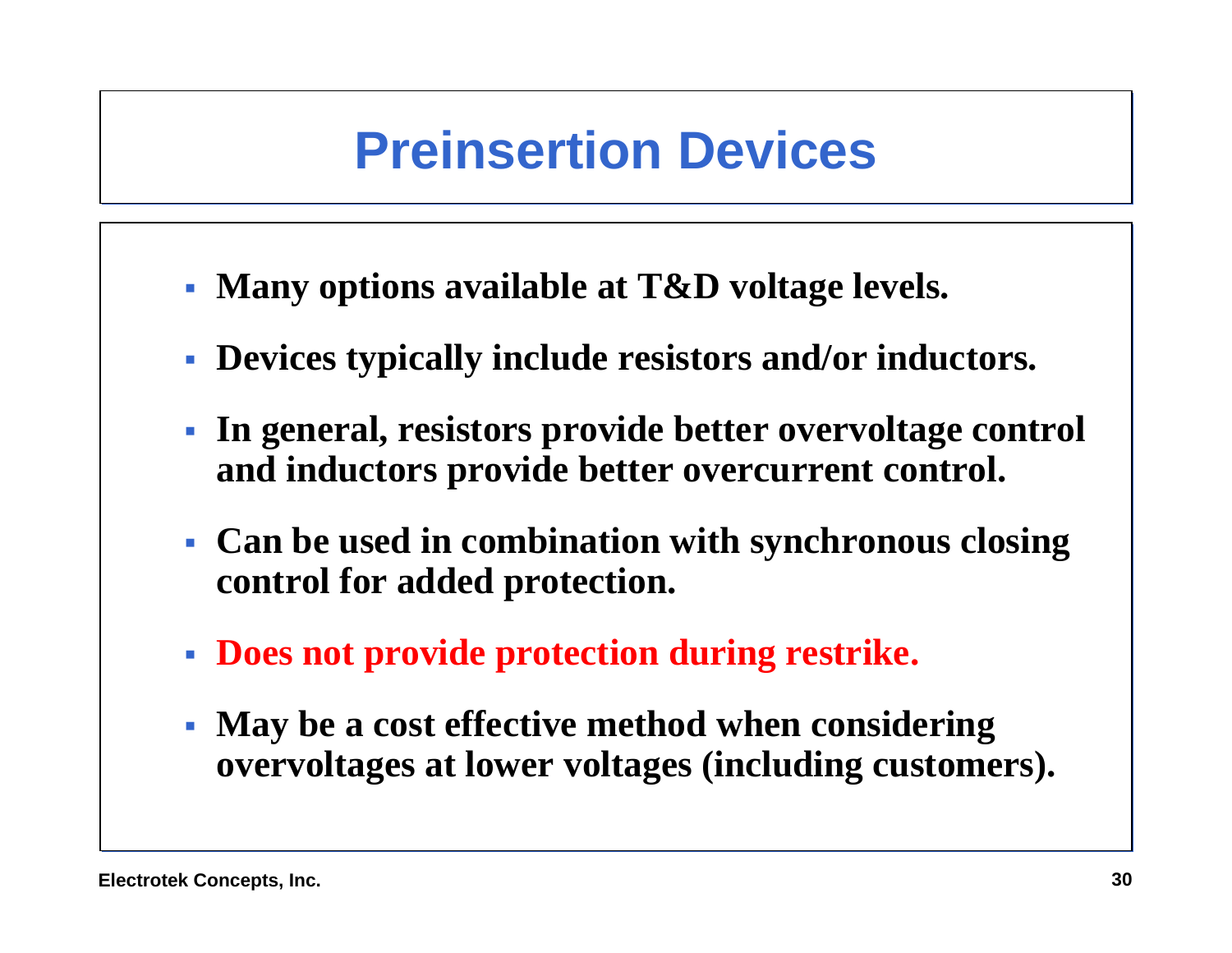### **Effectiveness of Preinsertion Resistor**

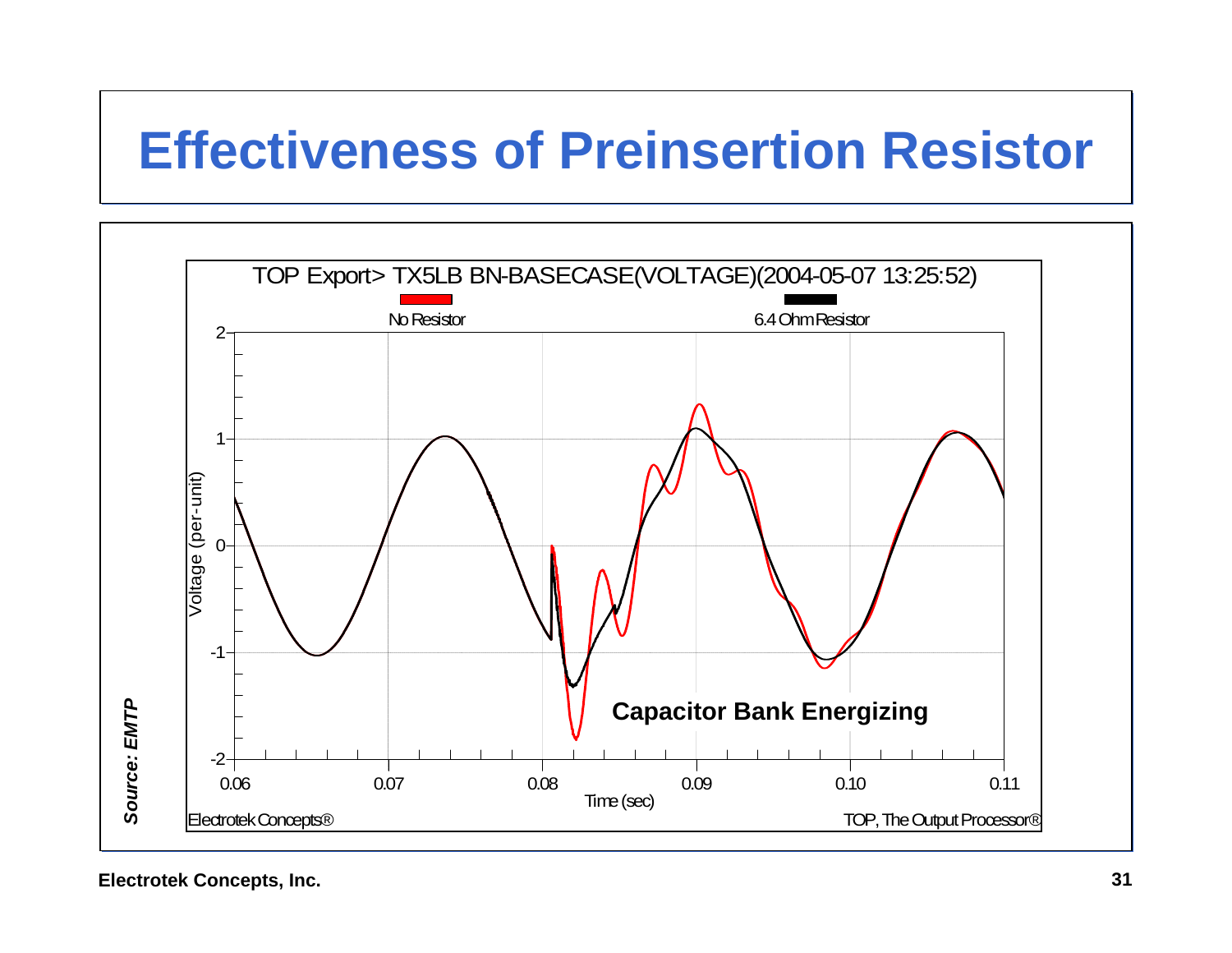### **Restrike Transients**

- **Restrikes can occur during capacitor switch opening:**
	- **High frequency inrush currents (and transient overvoltages) occur when the recovery voltage exceeds the dielectric strength of the switch.**
- **The worst-case restrike occurs approximately one-half cycle after current interruption - when the recovery voltage is maximum (about 2 per-unit).**
- **The restrike transient generally results in the highest arrester duty.**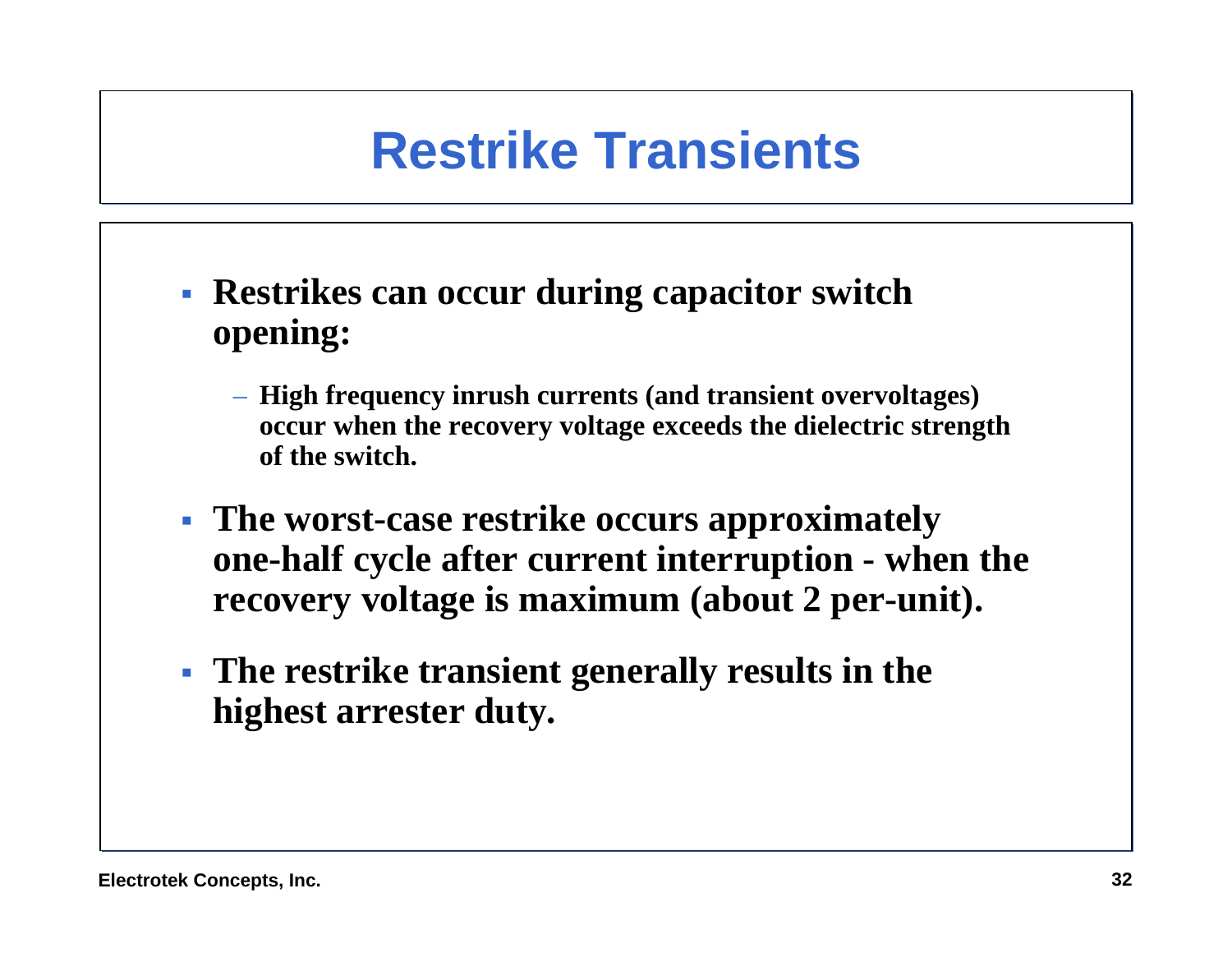# **The Capacitor Switch Restrike Event**

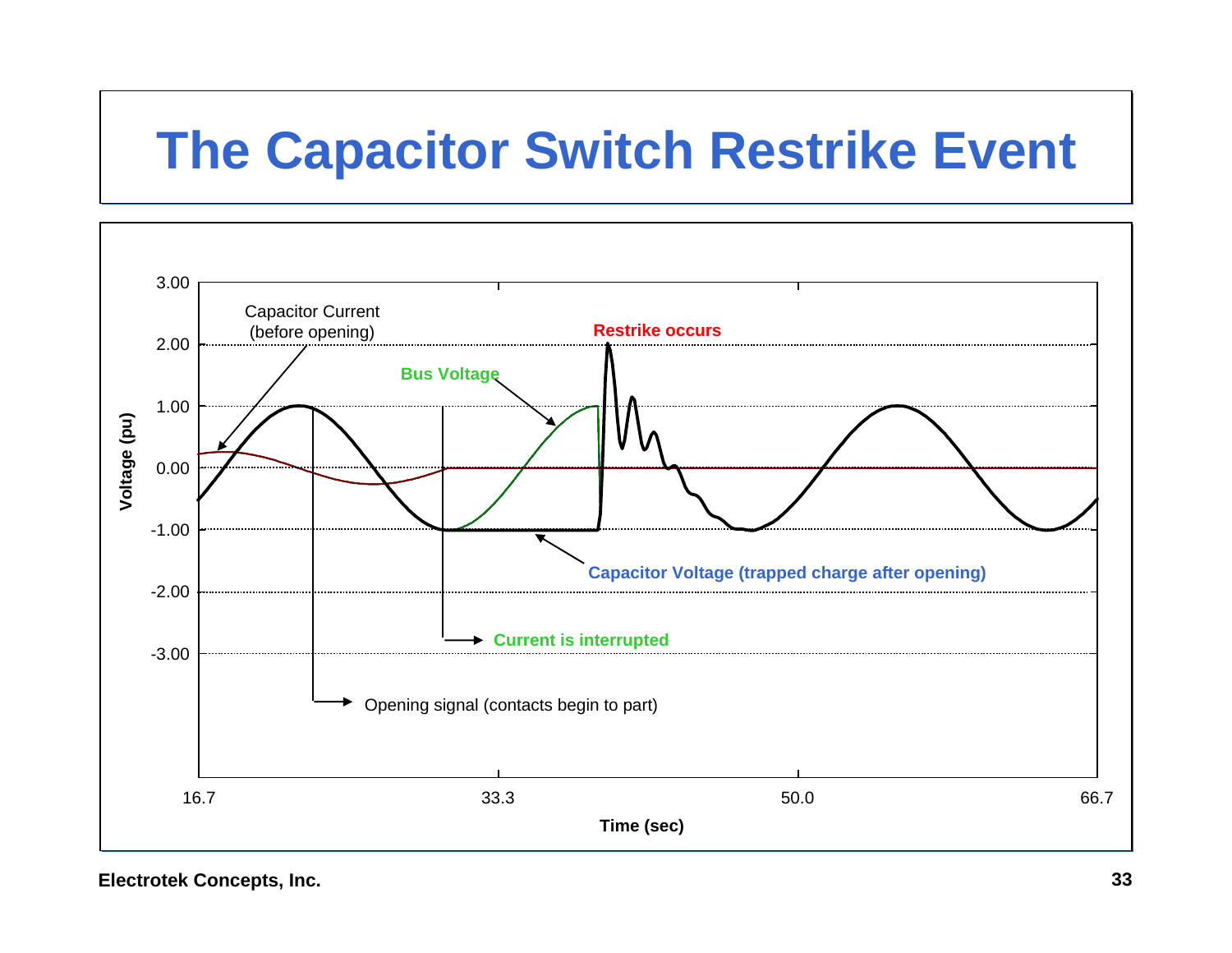# **Capacitor Switch Restrike Snapshot #1**

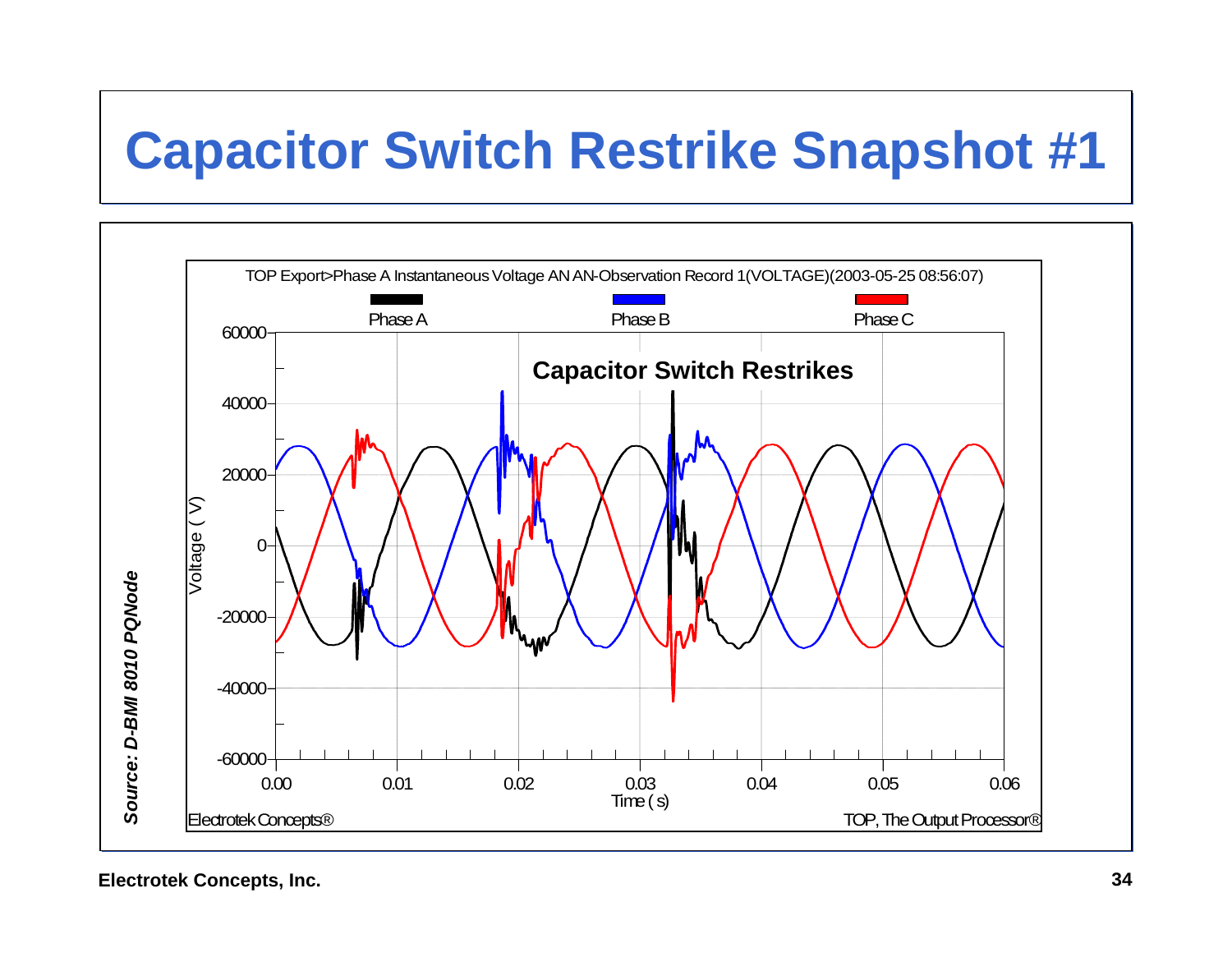# **Simulation of a Multiple Restrike Event**

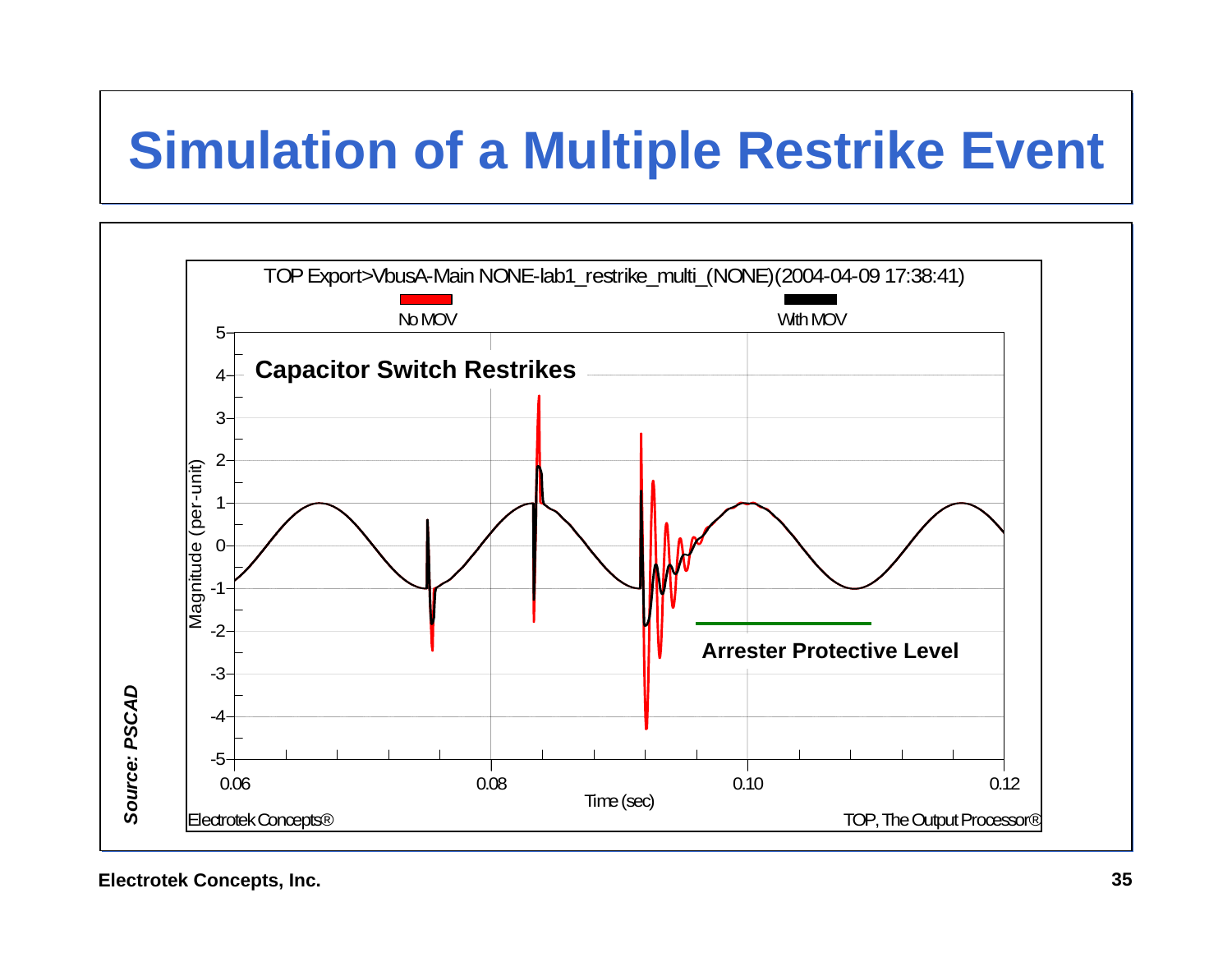#### **Impact of Capacitors on Power Quality**

- **Power quality is one of the most important concerns facing electric utilities today. The increasing dependence on sophisticated electronic controls and manufacturing within customer facilities is resulting in a requirement for higher levels of reliability.**
- **The emphasis on overall power system efficiency is causing a growth in the application of shunt capacitors for power factor and voltage correction.** 
	- **This is occurring within customer facilities, as well as on the utility power system.**
	- **Capacitors change the system frequency response characteristics, resulting in resonances that can magnify transient disturbances and harmonic distortion levels.**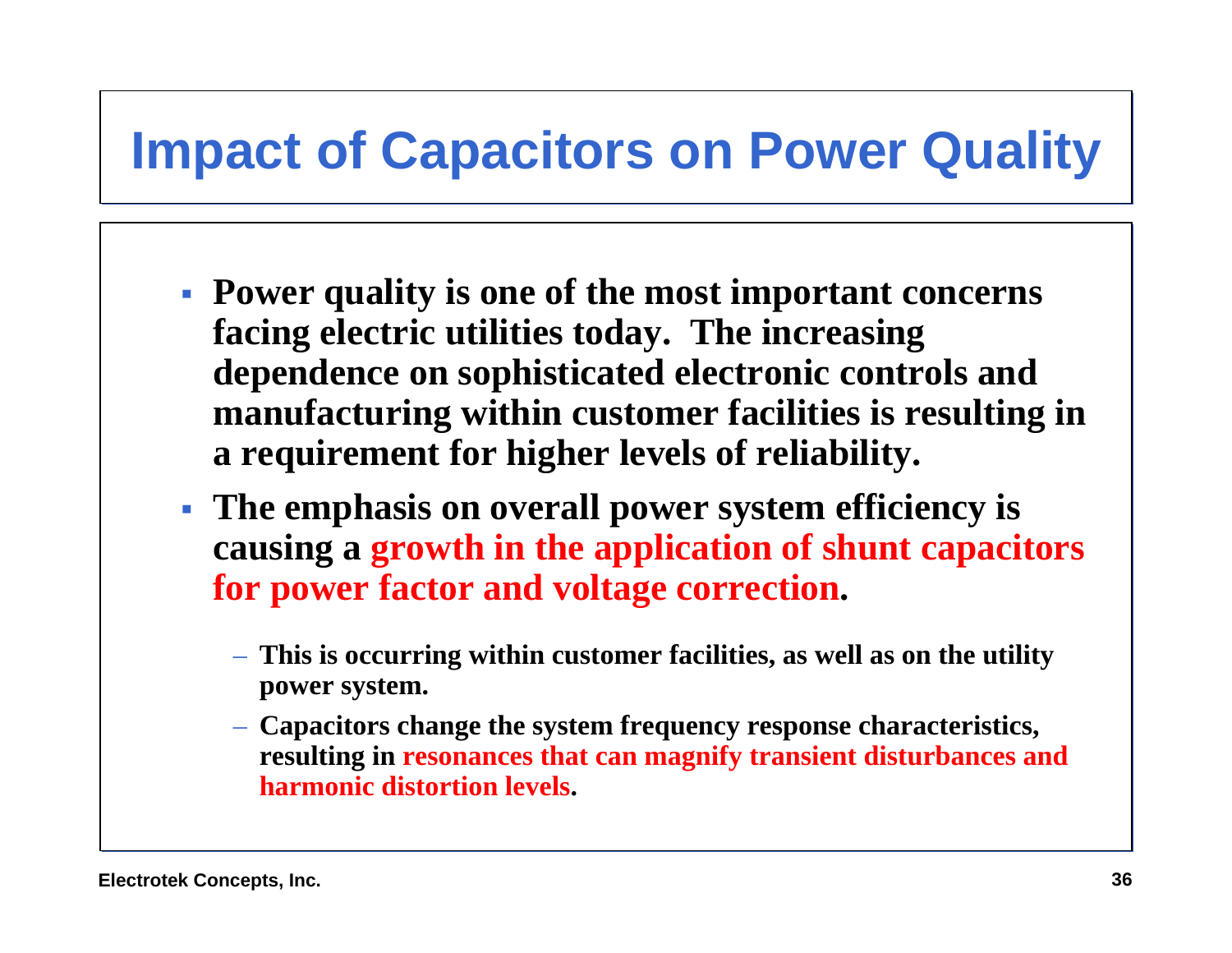# **Magnification of Capacitor Switching**

 **Phenomena typically occurs when a large capacitor is energized at a higher voltage level, resulting in magnification of the transient at a lower voltage capacitor bank.**

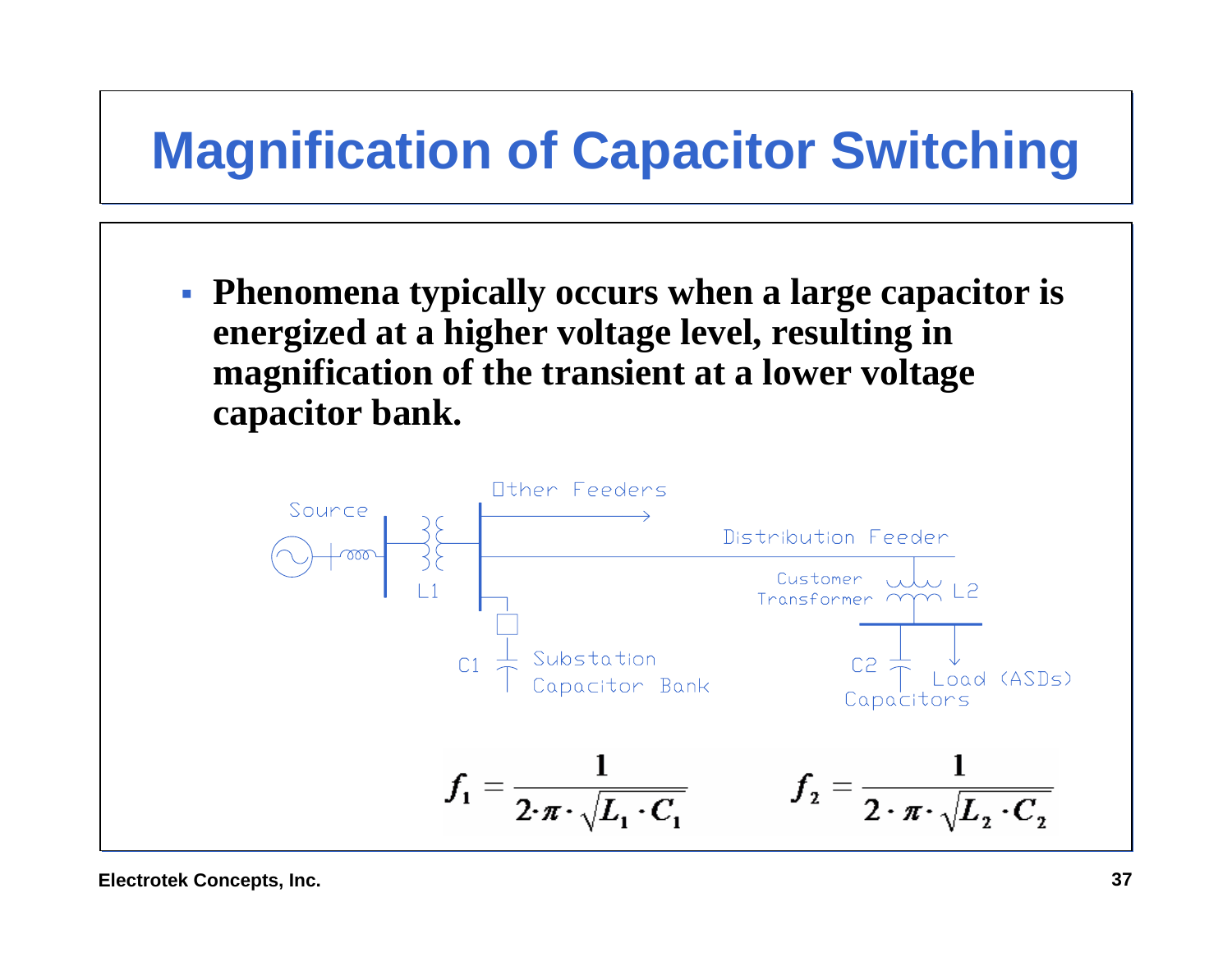# **Conditions for Voltage Magnification**

- **The highest transient voltages occur at the lower voltage capacitors (e.g., 480 volt bus) when the following conditions are met:**
	- $-$  The natural frequencies  $\mathbf{f}_1$  and  $\mathbf{f}_2$  are nearly  $\mathbf{f}_3$ **equal.**
	- **The capacitive MVAr of the switched capacitor bank is significantly greater (>10) than the lower voltage capacitor.**
	- **There is little damping on the low voltage system (mostly motor load).**

**The magnified transient at the low voltage bus can reach 4 per-unit.**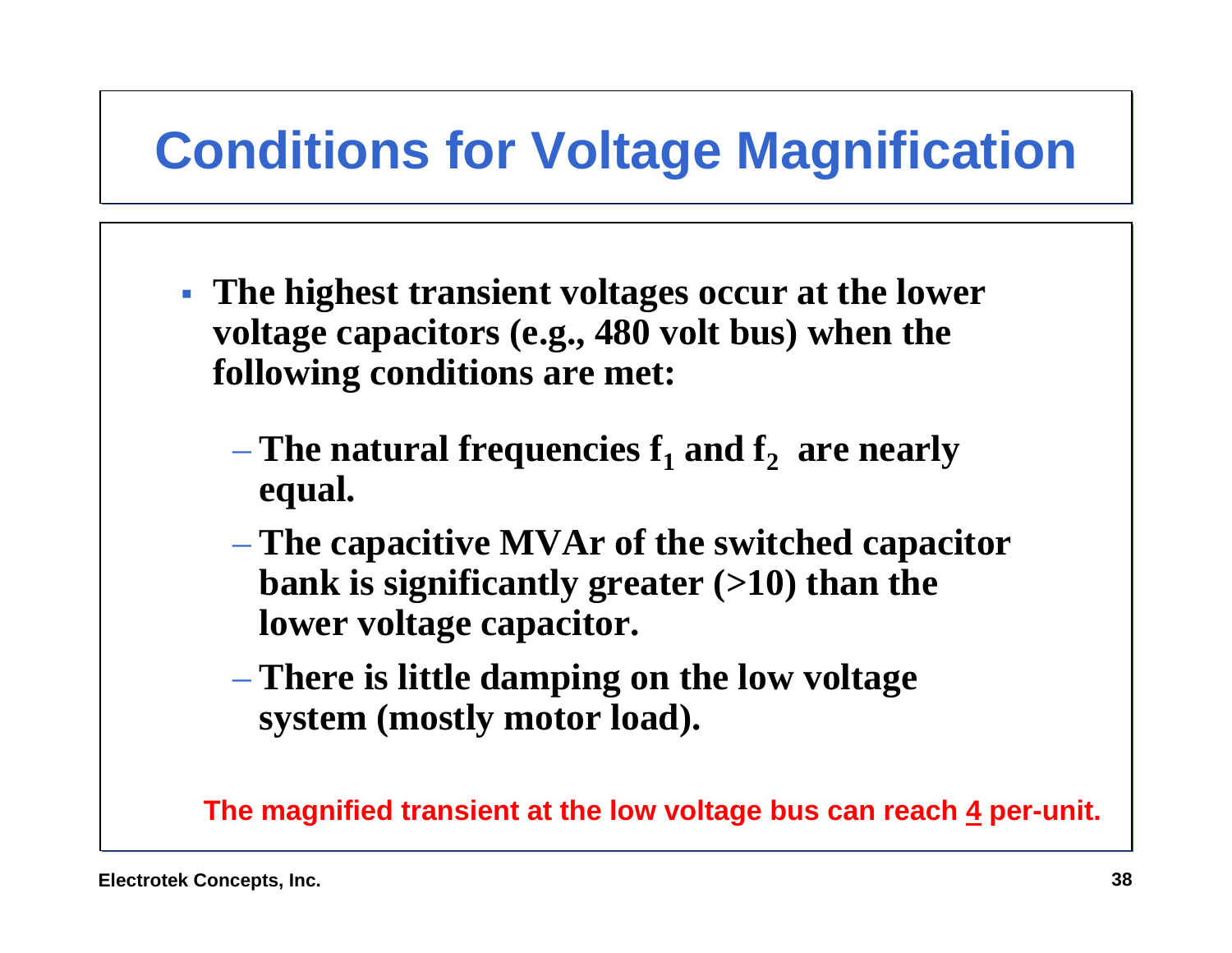## **Magnified Transient at Low Voltage Bus**

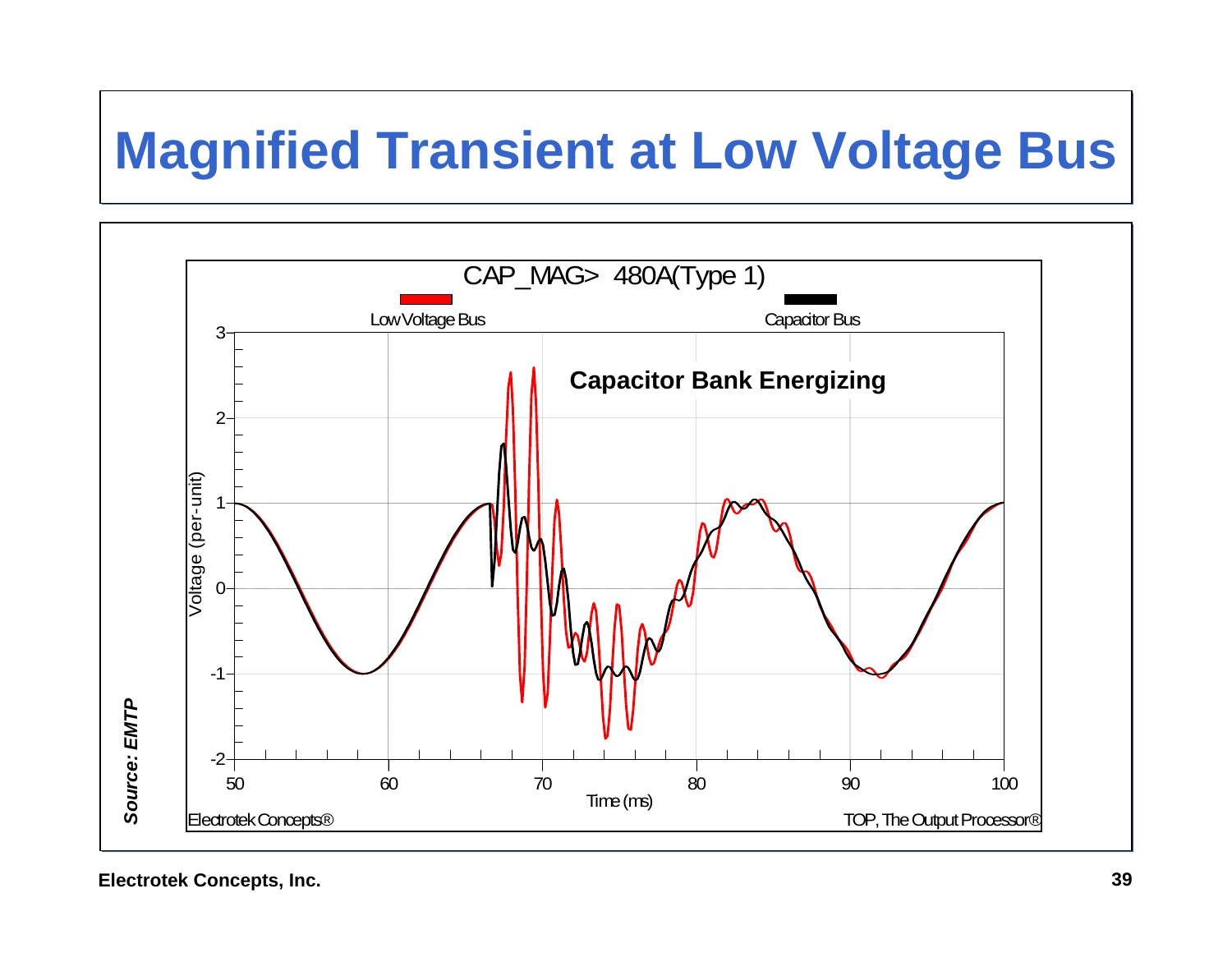## **Solutions to Magnification Phenomena**

- **Controlling the transient overvoltages at the source (the utility system) is sometimes possible:**
	- **Synchronous closing control**
	- **Closing through a resistor/inductor first**
- $\mathcal{L}_{\mathrm{max}}$  **Surge arresters at the customer location can be used (limit voltages to protective levels, concern for duty).**
- $\mathbb{R}^n$  **Conversion of capacitor banks to harmonic filters is effective for control of the magnification problem (transient voltage dropped across filter inductor).**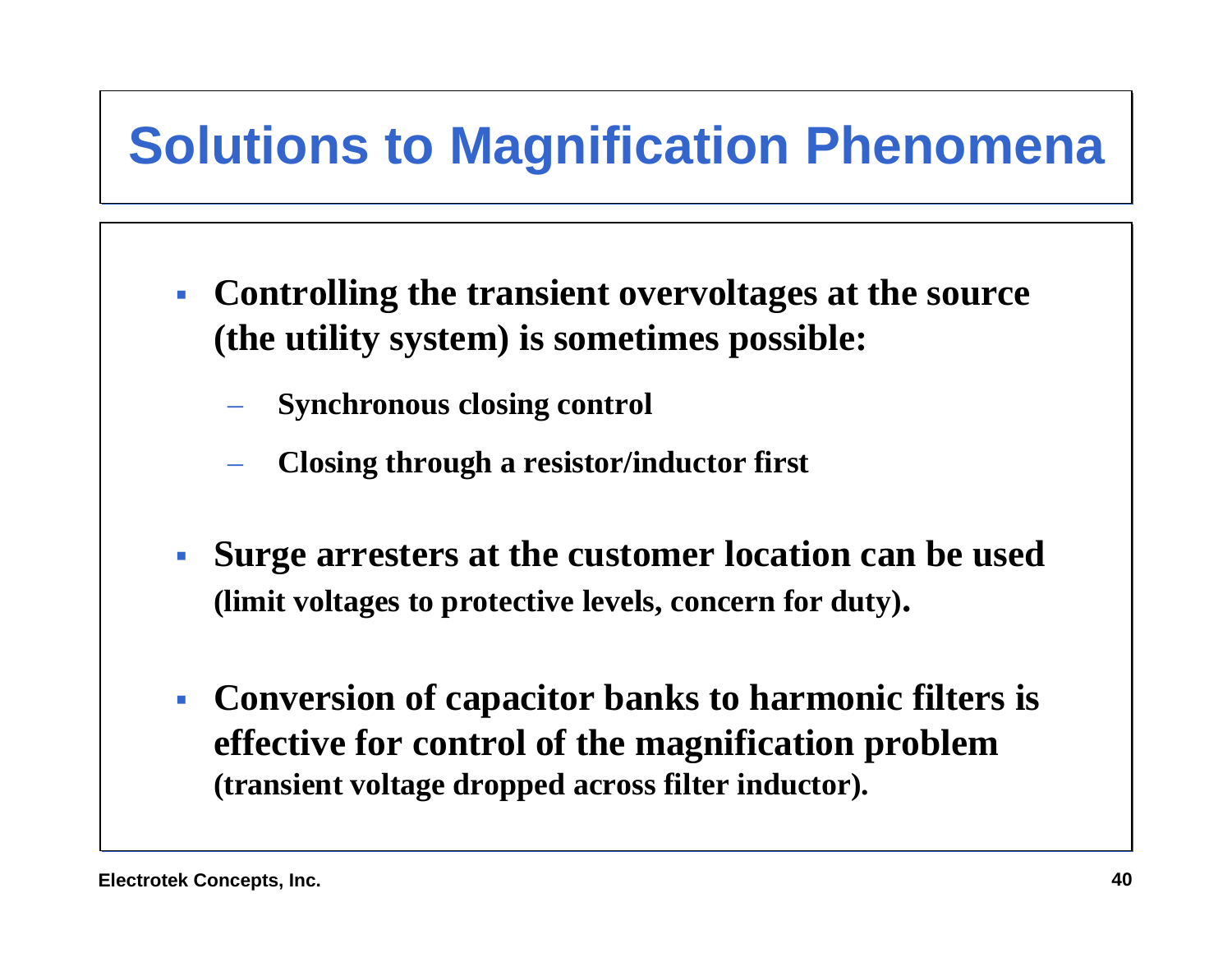# **Nuisance Tripping of ASDs**



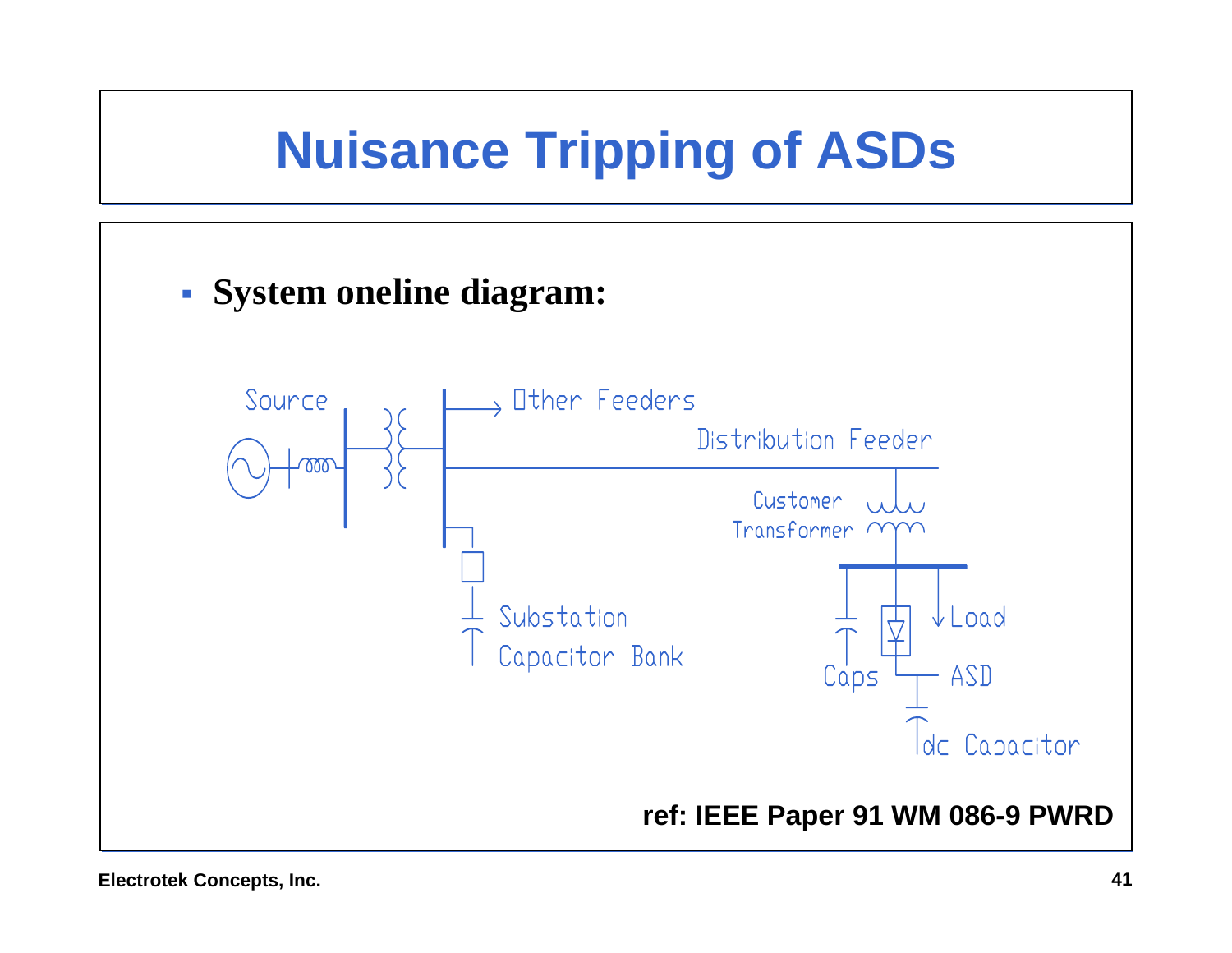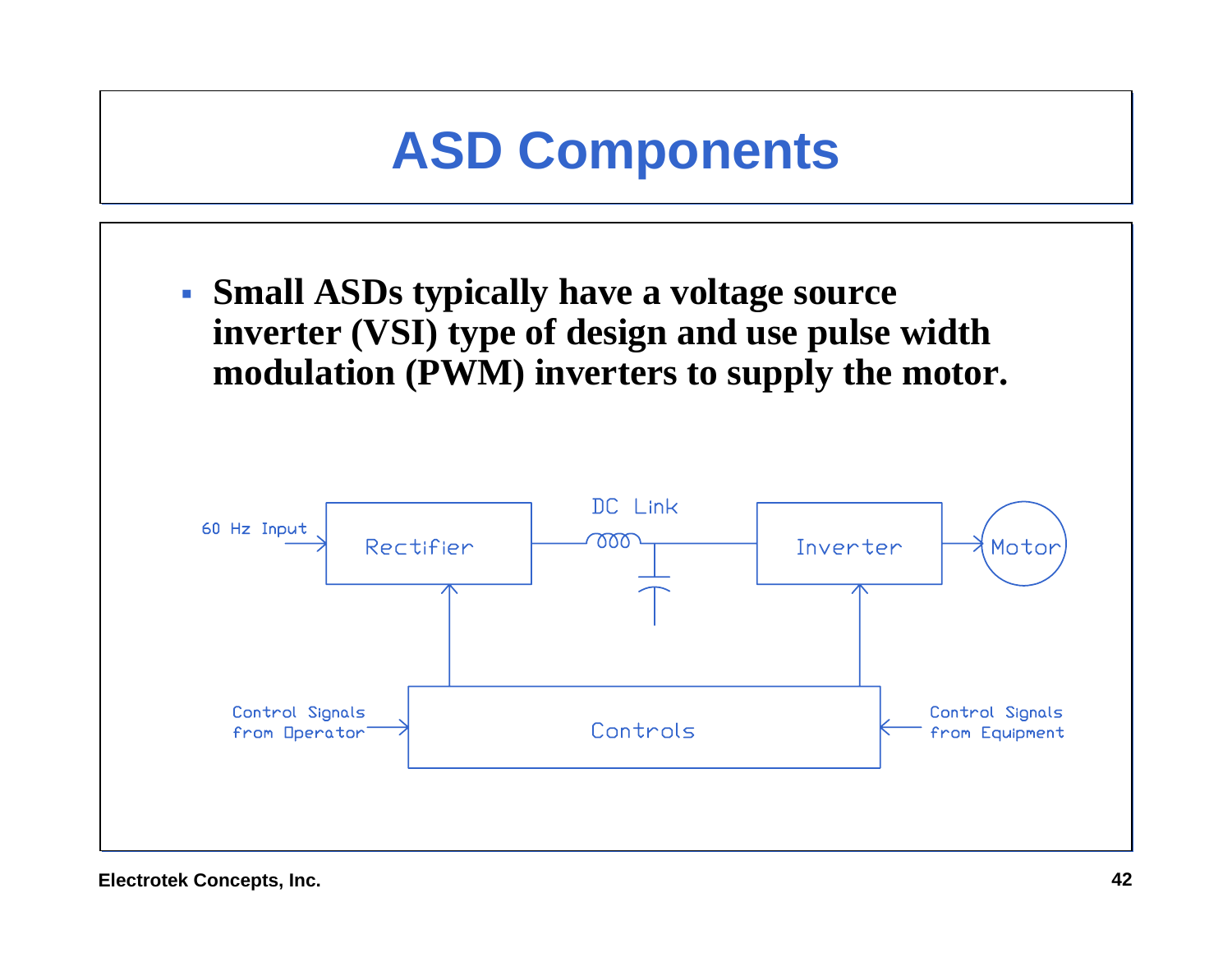## **dc Link Voltage during Switching**

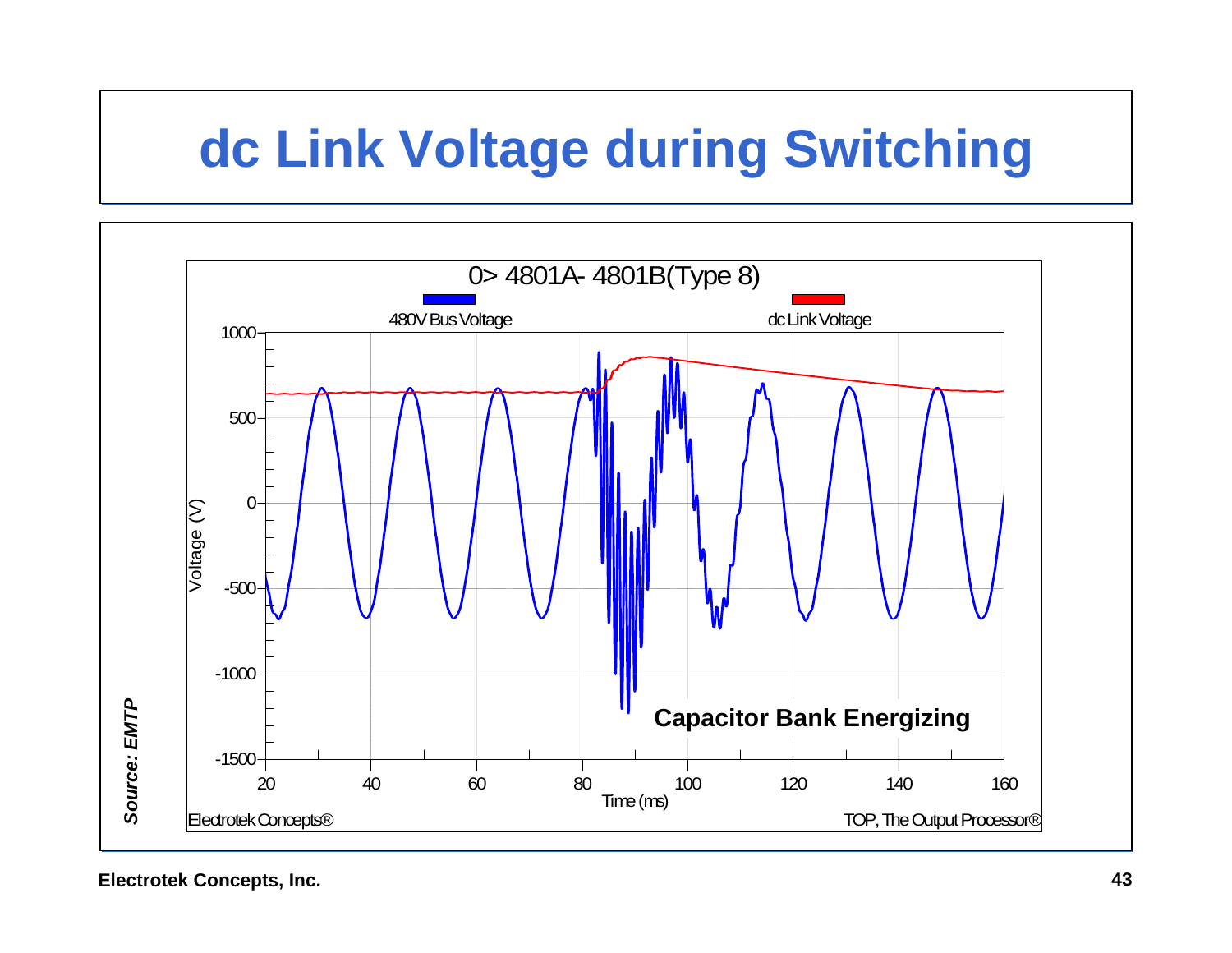# **Solution to Nuisance Tripping - Chokes**

 $\mathcal{L}_{\mathcal{A}}$  **Inductance on the ac side (e.g., isolation transformer or choke) has the most dramatic effect on the switching surge because it introduces a large impedance into the circuit where the current flows.**

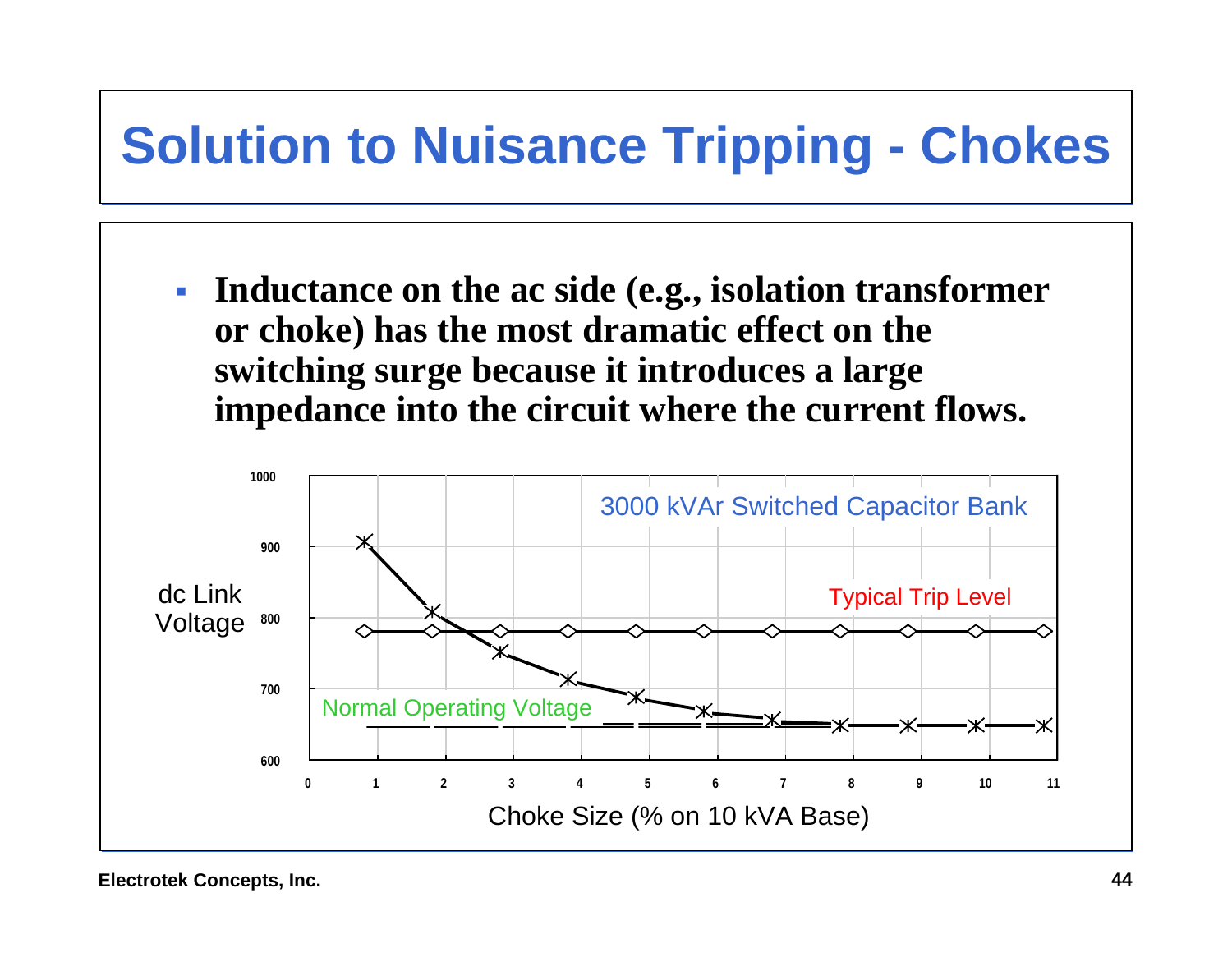#### **Effect of Choke on dc Link Voltage**